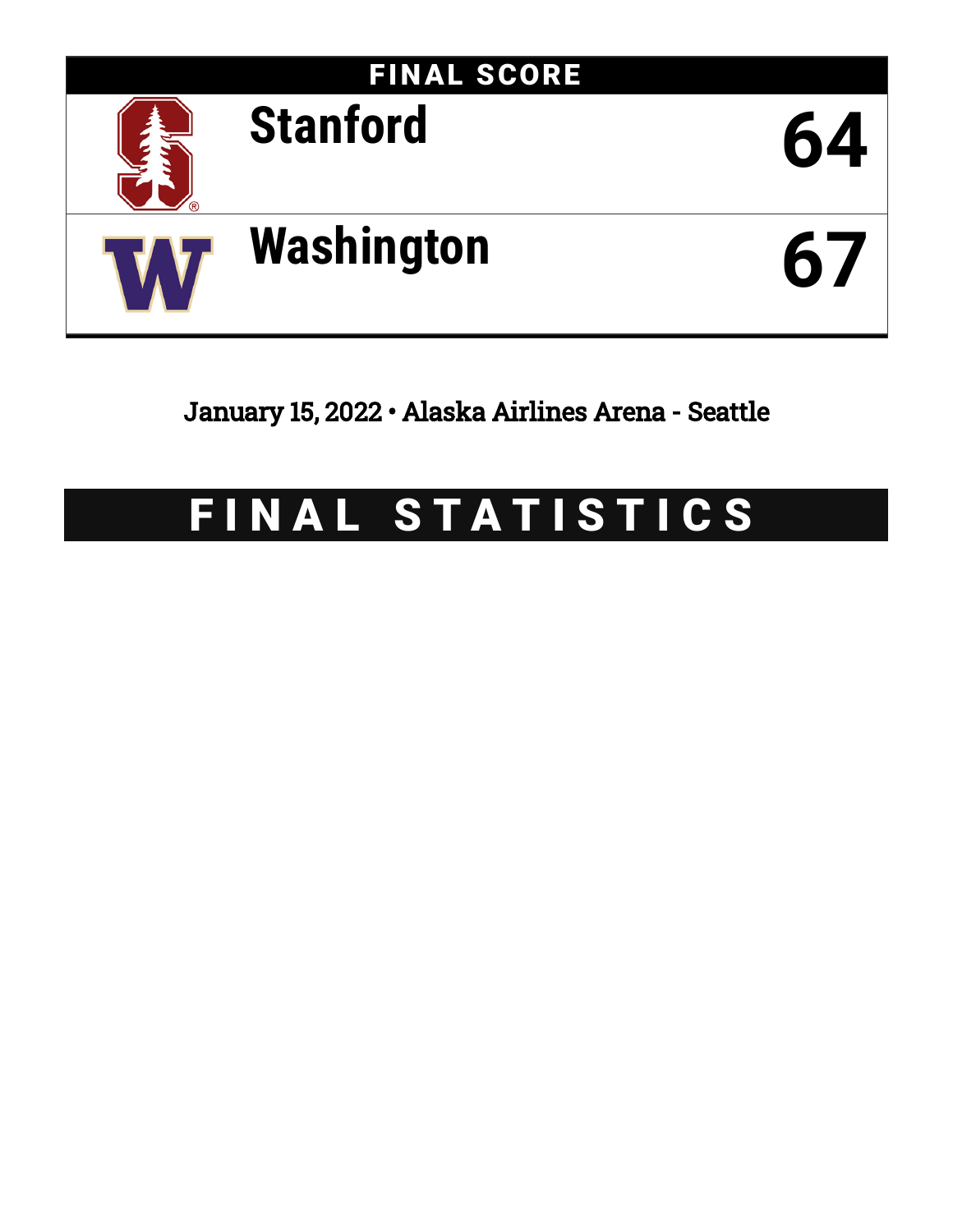### **Official Box Score Stanford vs Washington Game Totals -- Final Statistics January 15, 2022 at Alaska Airlines Arena - Seattle**



## **Stanford 64**

| No. | Plaver                  | S | <b>Pts</b>    | FG      | 3FG      | FT        | 0R       | <b>DR</b>       | TR             | PF       | A               | TO       | <b>B</b> lk | Stl | Min  | $+/-$          |
|-----|-------------------------|---|---------------|---------|----------|-----------|----------|-----------------|----------------|----------|-----------------|----------|-------------|-----|------|----------------|
| 05  | O'CONNELL, MICHAEL      | G | 4             | $2-6$   | $0 - 2$  | $0-0$     | 0        | 4               | 4              |          |                 | 2        | $\Omega$    | 0   | 21   | $-15$          |
| 11  | DELAIRE, JAIDEN         | F | 5             | $2 - 5$ | $0 - 0$  | $1 - 4$   |          | 1               | $\overline{2}$ | 3        | 3               | 4        | $\Omega$    | 0   | 23   | -8             |
| 14  | <b>JONES, SPENCER</b>   | F | 3             | $1 - 5$ | $1 - 5$  | $0 - 0$   | 0        | $\overline{2}$  | $\overline{2}$ | 5        |                 |          | 3           | 0   | 28   | -10            |
| 22  | <b>KEEFE, JAMES</b>     | F | 7             | $3 - 5$ | $0 - 0$  | $1 - 2$   | 2        | 1               | 3              | $\Omega$ | 0               | 3        | $\Omega$    | 1   | 16   | $-9$           |
| 55  | <b>INGRAM, HARRISON</b> | F |               | $2-6$   | $2 - 4$  | $1 - 2$   | 1        | 6               | 7              | 2        | 2               | 4        |             |     | 23   | $-7$           |
| 01  | SILVA, ISA              | G |               | $2 - 2$ | $1 - 1$  | $2 - 2$   | 0        | 2               | $\overline{2}$ | 3        | $\overline{2}$  | 3        | $\Omega$    | 0   | 9    | 1              |
| 10  | MURRELL, MAX            | F | 6             | $1 - 5$ | $0 - 3$  | $4-6$     | 1        | 3               | 4              | 0        | 0               |          |             | 1   | 16   | 13             |
| 20  | TAITZ, NOAH             | G | $\mathcal{P}$ | $1 - 3$ | $0 - 1$  | $0 - 0$   |          | $\overline{2}$  | 3              | $\Omega$ | 0               | 2        | $\Omega$    | 0   | 17   | $\overline{4}$ |
| 23  | ANGEL, BRANDON          | F | 13            | $5-8$   | $2 - 4$  | 1-3       | 0        | 1               | 1              | 0        | 2               | 1        | 0           | 0   | 25   | 1              |
| 24  | <b>BESKIND, SAM</b>     | G | 0             | $0 - 0$ | $0 - 0$  | $0 - 0$   | $\Omega$ | 1               |                | 1        | 0               | $\Omega$ | $\Omega$    | 0   | 2    | 2              |
| 32  | KISUNAS, LUKAS          | F | 10            | $3 - 4$ | $0 - 0$  | $4 - 4$   | 3        | 9               | 12             | 2        |                 | 0        |             | 0   | 21   | 13             |
|     | TEAM                    |   |               |         |          |           | 6        | $\mathbf{0}$    | 6              | $\Omega$ |                 | 0        |             |     |      |                |
|     | <b>TOTALS</b>           |   | 64            | 22-49   | $6 - 20$ | $14 - 23$ | 15       | 32 <sub>2</sub> | 47             | 17       | 12 <sup>2</sup> | 21       | 6           | 3.  | -200 |                |
|     |                         |   |               |         |          |           |          |                 |                |          |                 |          |             |     |      |                |

| Game                                | $22 - 49$ | 44.9% | $6 - 20$ | 30.0% | $14 - 23$ | 60.9% |
|-------------------------------------|-----------|-------|----------|-------|-----------|-------|
| 2nd Half                            | 15-27     | 56%   | 4-9      | 44%   | 5-8       | 63%   |
| 1st Half                            | 7-22      | 32%   | $2 - 11$ | 18%   | $9 - 15$  | 60%   |
| <b>Shooting By Period</b><br>Period | FG        | FG%   | 3FG      | 3FG%  | FT        | FT%   |

*Deadball Rebounds:* 5,0 *Last FG:* 2nd-01:18 *Biggest Run:* 10-0 *Largest lead:* By 5 at 1st-19:06 *Technical Fouls:* None.

# **Washington 67**

| No. | Player                    | S  | Pts | FG       | 3FG       | FT        | 0R       | DR | TR             | PF       | A        | TO             | <b>B</b> lk | Stl      | Min        | $+/-$        |
|-----|---------------------------|----|-----|----------|-----------|-----------|----------|----|----------------|----------|----------|----------------|-------------|----------|------------|--------------|
| 00  | MATTHEWS JR., EMMITT      | F. | 11  | 3-8      | $2 - 5$   | $3 - 4$   | 3        |    | 4              | 5        | 0        |                |             | 0        | 29         | -6           |
| 01  | <b>ROBERTS, NATE</b>      | F. | 6   | $3 - 8$  | $0 - 0$   | $0 - 2$   | 5        | 3  | 8              | 3        | $\Omega$ | 2              | 1           | $\Omega$ | 30         | 9            |
| 05  | BEY, JAMAL                | G  | 17  | $6 - 12$ | $4 - 8$   | $1 - 1$   |          | 2  | 3              | 2        | 2        | 1              | 2           | 3        | 34         | 12           |
| 11  | DAVIS, DAEJON             | G  | 5.  | $1 - 7$  | $1-5$     | $2 - 2$   | 0        | 2  | $\mathcal{P}$  | 3        | 4        | 1              | 0           |          | 35         | 5            |
| 23  | <b>BROWN JR., TERRELL</b> | G  | 25  | $7 - 18$ | $3 - 7$   | $8 - 11$  | 1        | 2  | 3              |          | 4        | 1              | 0           | 4        | 35         | $\mathbf{0}$ |
| 04  | FULLER, PJ                | G  | 0   | $0 - 2$  | $0 - 1$   | $0 - 0$   | 0        | 0  | $\Omega$       |          | 0        | $\overline{2}$ | 0           | 0        | 13         | 1.           |
| 12  | <b>GRANT, JACKSON</b>     | F  | 0   | $0-0$    | $0 - 0$   | $0 - 0$   | 0        | 0  | 0              | 0        | 0        | 0              | 0           | 0        | 4          | -5           |
| 13  | <b>WILSON, LANGSTON</b>   | F. | 0   | $0 - 0$  | $0 - 0$   | $0 - 0$   | $\Omega$ | 2  | $\overline{2}$ | 3        | 0        | $\Omega$       | 0           | 0        | 4          | 6            |
| 22  | BAJEMA, COLE              | G  | 3   | 1-4      | $0 - 2$   | $1 - 2$   |          | 2  | 3              |          |          | 0              | 0           | 0        | 17         | -7           |
|     | <b>TEAM</b>               |    |     |          |           |           | 0        |    |                | $\Omega$ |          | 0              |             |          |            |              |
|     | <b>TOTALS</b>             |    |     | 67 21-59 | $10 - 28$ | $15 - 22$ | 11       | 15 | 26             | 19       | 11       | 8              | 4           | 8        | <b>200</b> |              |
|     |                           |    |     |          |           |           |          |    |                |          |          |                |             |          |            |              |

| Game                                | $21 - 59$ | 35.6% | $10 - 28$ | 35.7%      | $15 - 22$ | 68.2% |
|-------------------------------------|-----------|-------|-----------|------------|-----------|-------|
| 2nd Half                            | հ-27      | 22%   | $3 - 13$  | <b>23%</b> | $9 - 15$  | 60%   |
| 1st Half                            | 15-32     | 47%   | 7-15      | 47%        | հ-7       | 86%   |
| <b>Shooting By Period</b><br>Period | FG        | FG%   | 3FG       | 3FG%       | FТ        | FT%   |

*Deadball Rebounds:* 2,1 *Last FG:* 2nd-07:56 *Biggest Run:* 13-0 *Largest lead:* By 22 at 1st-05:05 *Technical Fouls:* None.

| Game Notes:                                          | <b>Score</b>                             | 1st | 2 <sub>nd</sub> | <b>TOT</b> | <b>Points</b>     | <b>STA</b>     | <b>UW</b>      |
|------------------------------------------------------|------------------------------------------|-----|-----------------|------------|-------------------|----------------|----------------|
| Officials: Mike Scyphers, Olandi Poole, Shawn Lehigh | <b>STA</b>                               | 25  | 39              | 64         | In the Paint      | 30             | 22             |
| Start Time: 06:06 PM ET                              | UW                                       | 43  | 24              | 67         | Off Turns         |                | 29             |
| Conference Game;                                     |                                          |     |                 |            | 2nd Chance        | 13             | 12             |
|                                                      | STA led for 1:40. UW led for 37:24.      |     |                 |            | <b>Fast Break</b> |                | 16             |
|                                                      | Game was tied for 0:56.<br>Times tied: 1 |     | Lead Changes: 1 |            | Bench             | 38             |                |
|                                                      |                                          |     |                 |            | Per Poss          | 0.941<br>30/68 | 1.063<br>29/63 |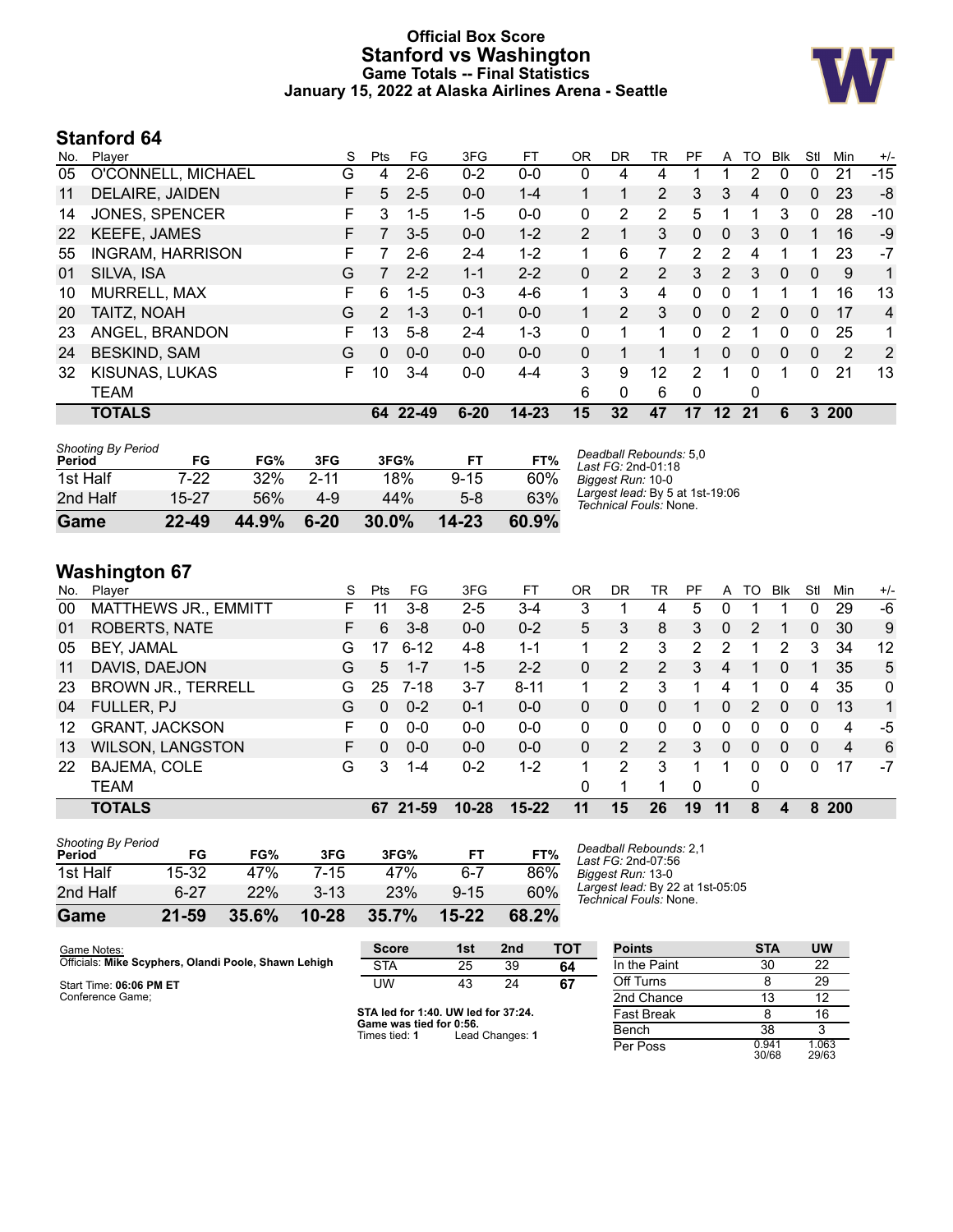#### **Official Box Score Stanford vs Washington First Half Statistics Only January 15, 2022 at Alaska Airlines Arena - Seattle**



# **Stanford 25**

| No. | Player                  | S  | <b>Pts</b> | <b>FG</b> | 3FG      | <b>FT</b> | <b>OR</b> | <b>DR</b> | <b>TR</b>      | PF | A            | TO       | <b>Blk</b>   | Stl          | Min | $+/-$ |
|-----|-------------------------|----|------------|-----------|----------|-----------|-----------|-----------|----------------|----|--------------|----------|--------------|--------------|-----|-------|
| 05  | O'CONNELL, MICHAEL      | G  | 2          | 1-4       | $0 - 2$  | $0-0$     | 0         | 3         | 3              |    |              |          |              | 0            | 17  | $-12$ |
| 11  | DELAIRE, JAIDEN         | F  | 3          | $1 - 3$   | $0 - 0$  | $1 - 2$   | 0         | 0         | 0              |    | 2            | 3        | $\Omega$     | 0            | 13  | -6    |
| 14  | <b>JONES, SPENCER</b>   | F  | 0          | $0 - 4$   | $0 - 4$  | $0 - 0$   | 0         | 2         | 2              |    | 0            |          |              | 0            | 14  | $-19$ |
| 22  | <b>KEEFE, JAMES</b>     | F. | 5          | $2 - 3$   | $0 - 0$  | $1 - 2$   |           | 1         | $\overline{2}$ | 0  | 0            |          | 0            | 0            | 12  | $-6$  |
| 55  | <b>INGRAM, HARRISON</b> | F. | 6          | $2 - 5$   | $2 - 3$  | $0 - 0$   | 1         | 1         | $\overline{2}$ | 2  | $\mathbf{0}$ | 3        |              | 0            | 9   | $-15$ |
| 01  | SILVA, ISA              | G  | 2          | $0 - 0$   | $0 - 0$  | $2 - 2$   | 0         |           |                |    | 0            |          | $\mathbf{0}$ | $\mathbf{0}$ | 3   | -6    |
| 10  | <b>MURRELL, MAX</b>     | F  | 4          | $0 - 0$   | $0 - 0$  | $4-6$     | 1         | 0         |                | 0  | 0            |          | 0            | 1            | 6   | -3    |
| 20  | TAITZ, NOAH             | G  | $\Omega$   | $0 - 1$   | $0 - 1$  | $0 - 0$   | 0         | 1         |                | 0  | 0            | 1        | $\Omega$     | $\Omega$     | 11  | $-3$  |
| 23  | ANGEL, BRANDON          |    |            | $0 - 1$   | $0 - 1$  | $1 - 3$   | 0         |           |                | 0  | 0            |          | 0            | 0            | 9   | -17   |
| 24  | <b>BESKIND, SAM</b>     | G  | $\Omega$   | $0 - 0$   | $0 - 0$  | $0 - 0$   | 0         | 1         |                | 1  | 0            | $\Omega$ | $\Omega$     | $\mathbf{0}$ | 2   | 2     |
| 32  | KISUNAS, LUKAS          | F  | 2          | $1 - 1$   | $0 - 0$  | $0 - 0$   | 1.        | 2         | 3              | 0  |              | 0        | $\Omega$     | $\Omega$     | 5   | $-5$  |
|     | TEAM                    |    |            |           |          |           | 3         | 0         | 3              | 0  |              | 0        |              |              |     |       |
|     | <b>TOTALS</b>           |    | 25         | 7-22      | $2 - 11$ | $9 - 15$  |           | 13        | 20             |    | 4            | 13       | $\mathbf{2}$ | 1            | 100 |       |

| <b>Shooting By Period</b><br>Period | FG        | FG%   | 3FG      | 3FG%     | FT.      | FT%   | Deadball Rebounds: 5,0<br>Last FG Half: STA 2nd-01:18 |
|-------------------------------------|-----------|-------|----------|----------|----------|-------|-------------------------------------------------------|
| 1st Half                            | 7-22      | 32%   | $2 - 11$ | 18%      | $9 - 15$ | 60%   |                                                       |
| Game                                | $22 - 49$ | 44.9% | $6 - 20$ | $30.0\%$ | 14-23    | 60.9% |                                                       |

# **Washington 43**

| No. | <b>Plaver</b>               | S  | <b>Pts</b> | FG       | 3FG      | FT      | <b>OR</b> | <b>DR</b> | TR       | <b>PF</b> | A        | TO. | <b>B</b> lk | Stl      | Min                     | $+/-$          |
|-----|-----------------------------|----|------------|----------|----------|---------|-----------|-----------|----------|-----------|----------|-----|-------------|----------|-------------------------|----------------|
| 00  | <b>MATTHEWS JR., EMMITT</b> | F  | 8          | $2 - 2$  | $2 - 2$  | $2 - 2$ | 0         | 0         | 0        | 2         | 0        | 0   |             | 0        | 9                       | 9              |
| 01  | <b>ROBERTS, NATE</b>        | F. | 4          | $2 - 3$  | $0 - 0$  | $0 - 0$ | 3         | 2         | 5        | 3         | 0        | 2   |             | 0        | 16                      | 21             |
| 05  | BEY, JAMAL                  | G  | 17         | $6 - 10$ | 4-6      | $1 - 1$ |           |           | 2        | 0         |          | 0   | 2           | 3        | 18                      | 20             |
| 11  | DAVIS, DAEJON               | G  | 2          | $0 - 4$  | $0 - 3$  | $2 - 2$ | 0         |           |          |           | 3        | 0   | 0           | 0        | 18                      | 20             |
| 23  | <b>BROWN JR., TERRELL</b>   | G  | 10         | $4-8$    | $1-2$    | $1 - 2$ | 0         |           |          |           | 3        |     | 0           | 2        | 16                      | 8              |
| 04  | FULLER, PJ                  | G  | 0          | $0 - 2$  | $0 - 1$  | $0 - 0$ | 0         | 0         | $\Omega$ |           | 0        | 2   | $\Omega$    | 0        | 6                       | $\overline{4}$ |
| 12  | <b>GRANT, JACKSON</b>       | F. | 0          | $0 - 0$  | $0 - 0$  | $0 - 0$ | $\Omega$  | $\Omega$  | $\Omega$ | $\Omega$  | 0        | 0   | $\Omega$    | 0        | 3                       | $-2$           |
| 13  | <b>WILSON, LANGSTON</b>     | F. | 0          | $0 - 0$  | $0 - 0$  | $0 - 0$ | $\Omega$  | 2         | 2        | 3         | $\Omega$ | 0   | $\Omega$    | $\Omega$ | $\overline{\mathbf{4}}$ | 6              |
| 22  | BAJEMA, COLE                | G  | 2          | $1 - 3$  | $0 - 1$  | $0-0$   | 1         | 2         | 3        |           | 0        | 0   | $\Omega$    | $\Omega$ | 11                      | 4              |
|     | <b>TEAM</b>                 |    |            |          |          |         | 0         |           |          | $\Omega$  |          | 0   |             |          |                         |                |
|     | <b>TOTALS</b>               |    |            | 43 15-32 | $7 - 15$ | $6 - 7$ | 5         | 10        | 15       | $12 \,$   |          | 5   | 4           | 5        | 100                     |                |
|     |                             |    |            |          |          |         |           |           |          |           |          |     |             |          |                         |                |

| <b>Shooting By Period</b> |       |       |           |       |           |       | Deε |
|---------------------------|-------|-------|-----------|-------|-----------|-------|-----|
| Period                    | FG    | FG%   | 3FG       | 3FG%  | FT        | FT%   | Las |
| 1st Half                  | 15-32 | 47%   | $7 - 15$  | 47%   | հ-7       | 86%   |     |
| Game                      | 21-59 | 35.6% | $10 - 28$ | 35.7% | $15 - 22$ | 68.2% |     |

*Deadball Rebounds:* 2,1 *Last FG Half:* UW 2nd-07:56

| Game Notes:                                          | <b>Score</b> | 1st | 2 <sub>nd</sub> | <b>TOT</b> | <b>Points (This Period)</b> | <b>STA</b>     | <b>UW</b>      |
|------------------------------------------------------|--------------|-----|-----------------|------------|-----------------------------|----------------|----------------|
| Officials: Mike Scyphers, Olandi Poole, Shawn Lehigh | <b>STA</b>   | 25  | 39              | 64         | In the Paint                |                | 16             |
| Start Time: 06:06 PM ET                              | UW           | 43  | 24              | 67         | Off Turns                   |                | 19             |
| Conference Game:                                     |              |     |                 |            | 2nd Chance                  |                |                |
|                                                      |              |     |                 |            | <b>Fast Break</b>           |                | 14             |
|                                                      |              |     |                 |            | Bench                       |                | ົ              |
|                                                      |              |     |                 |            | Per Poss                    | 0.735<br>12/34 | 1.229<br>18/35 |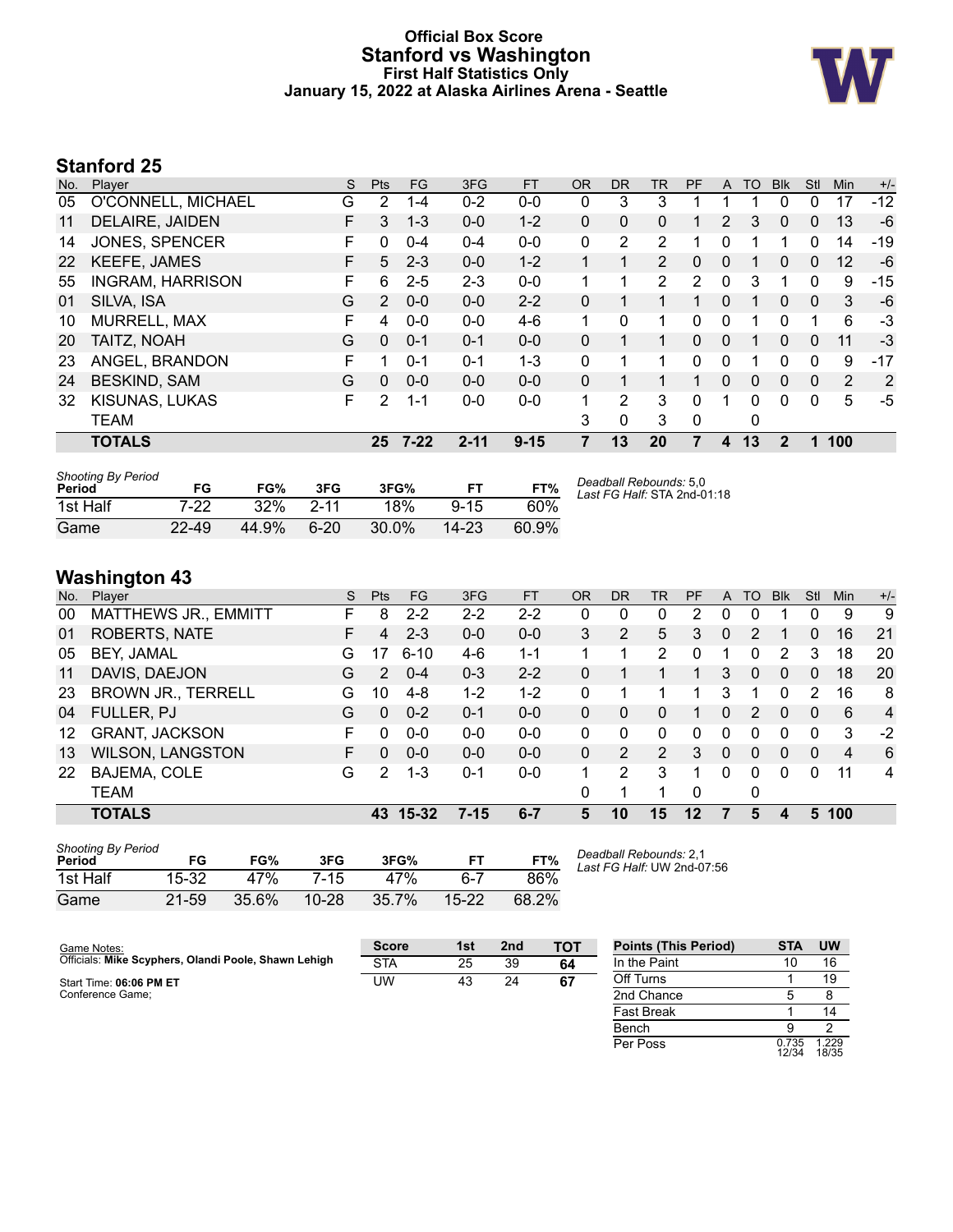#### **Official Play-By-Play Stanford vs Washington First Half January 15, 2022 at Alaska Airlines Arena - Seattle**



#### **Period 1**

<mark>Starters:</mark><br>Stanford: 5 O'CONNELL,MICHAEL (G); 11 DELAIRE,JAIDEN (F); 14 JONES,SPENCER (F); 22 KEEFE,JAMES (F); 55 INGRAM,HARRISON (F);<br>**Washington**: 0 MATTHEWS JR.,EMMITT (F); 1 ROBERTS,NATE (F); 5 BEY,JAMAL (G); 11 DAVIS

| <b>VISITORS: Stanford</b><br>Time<br><b>Score</b><br><b>Margin</b><br>GOOD! 3PTR by INGRAM, HARRISON<br>19:37<br>$0 - 3$<br>$V_3$<br>19:37<br>ASSIST by DELAIRE, JAIDEN<br>19:17<br>19:17<br>BLOCK by INGRAM, HARRISON<br>REBOUND (DEF) by O'CONNELL, MICHAEL<br>19:13<br>19:10<br>MISSED 3PTR by JONES, SPENCER | <b>HOME: Washington</b>                    |
|------------------------------------------------------------------------------------------------------------------------------------------------------------------------------------------------------------------------------------------------------------------------------------------------------------------|--------------------------------------------|
|                                                                                                                                                                                                                                                                                                                  |                                            |
|                                                                                                                                                                                                                                                                                                                  |                                            |
|                                                                                                                                                                                                                                                                                                                  |                                            |
|                                                                                                                                                                                                                                                                                                                  | MISSED 3PTR by DAVIS, DAEJON               |
|                                                                                                                                                                                                                                                                                                                  |                                            |
|                                                                                                                                                                                                                                                                                                                  |                                            |
|                                                                                                                                                                                                                                                                                                                  |                                            |
| 19:06<br>REBOUND (OFF) by KEEFE, JAMES                                                                                                                                                                                                                                                                           |                                            |
| 19:06<br>GOOD! LAYUP by KEEFE, JAMES [PNT]<br>V <sub>5</sub><br>$0 - 5$                                                                                                                                                                                                                                          |                                            |
| $3 - 5$<br>V <sub>2</sub><br>18:47                                                                                                                                                                                                                                                                               | GOOD! 3PTR by BROWN JR., TERRELL           |
| 18:24<br>TURNOVER (BADPASS) by DELAIRE, JAIDEN                                                                                                                                                                                                                                                                   |                                            |
| 18:02                                                                                                                                                                                                                                                                                                            | MISSED LAYUP by BEY, JAMAL                 |
| 17:59                                                                                                                                                                                                                                                                                                            | REBOUND (OFF) by ROBERTS, NATE             |
| T<br>17:57<br>$5-5$                                                                                                                                                                                                                                                                                              | GOOD! LAYUP by ROBERTS, NATE               |
| 17:37<br>FOUL (OFF) by DELAIRE, JAIDEN                                                                                                                                                                                                                                                                           |                                            |
| 17:37<br>TURNOVER (OFFENSIVE) by DELAIRE, JAIDEN                                                                                                                                                                                                                                                                 |                                            |
| 17:24<br>$8 - 5$<br>$H_3$                                                                                                                                                                                                                                                                                        | GOOD! 3PTR by BEY, JAMAL                   |
| 17:24                                                                                                                                                                                                                                                                                                            | ASSIST by DAVIS, DAEJON                    |
| 17:07<br>TURNOVER (BADPASS) by INGRAM, HARRISON                                                                                                                                                                                                                                                                  |                                            |
| 17:07                                                                                                                                                                                                                                                                                                            | STEAL by BEY, JAMAL                        |
| 17:04<br>$10-5$<br>H <sub>5</sub>                                                                                                                                                                                                                                                                                | GOOD! LAYUP by BEY, JAMAL [FB]             |
| 17:04<br>FOUL (PERSONAL) by O'CONNELL, MICHAEL                                                                                                                                                                                                                                                                   |                                            |
| 17:04<br>$11 - 5$<br>H <sub>6</sub>                                                                                                                                                                                                                                                                              | GOOD! FT by BEY, JAMAL [FB]                |
| 16:39<br>MISSED JUMPER by O'CONNELL, MICHAEL                                                                                                                                                                                                                                                                     |                                            |
| 16:34<br>REBOUND (OFF) by INGRAM, HARRISON                                                                                                                                                                                                                                                                       |                                            |
| 16:33<br>MISSED LAYUP by INGRAM, HARRISON                                                                                                                                                                                                                                                                        |                                            |
| 16:33                                                                                                                                                                                                                                                                                                            | BLOCK by MATTHEWS JR., EMMITT              |
| 16:33<br>REBOUND (OFF) by TEAM                                                                                                                                                                                                                                                                                   |                                            |
| 16:24                                                                                                                                                                                                                                                                                                            | FOUL (PERSONAL) by BROWN JR., TERRELL      |
| 16:17<br>MISSED JUMPER by DELAIRE, JAIDEN                                                                                                                                                                                                                                                                        |                                            |
| 16:17                                                                                                                                                                                                                                                                                                            | BLOCK by ROBERTS, NATE                     |
| 16:15<br>REBOUND (OFF) by TEAM                                                                                                                                                                                                                                                                                   |                                            |
| 16:04<br>GOOD! 3PTR by INGRAM, HARRISON<br>$11 - 8$<br>$H_3$                                                                                                                                                                                                                                                     |                                            |
| 15:49                                                                                                                                                                                                                                                                                                            | FOUL (OFF) by ROBERTS, NATE                |
| 15:49                                                                                                                                                                                                                                                                                                            | TURNOVER (OFFENSIVE) by ROBERTS, NATE      |
| 15:49                                                                                                                                                                                                                                                                                                            |                                            |
| 15:49<br>SUB OUT: O'CONNELL, MICHAEL                                                                                                                                                                                                                                                                             |                                            |
| 15:49<br>SUB OUT: DELAIRE, JAIDEN                                                                                                                                                                                                                                                                                |                                            |
| 15:49<br>SUB IN: SILVA, ISA                                                                                                                                                                                                                                                                                      |                                            |
|                                                                                                                                                                                                                                                                                                                  |                                            |
| 15:49<br>SUB IN: ANGEL, BRANDON<br>15:32                                                                                                                                                                                                                                                                         |                                            |
| TURNOVER (BADPASS) by JONES, SPENCER                                                                                                                                                                                                                                                                             |                                            |
| 15:32                                                                                                                                                                                                                                                                                                            | STEAL by BROWN JR., TERRELL                |
| 15:28<br>$13 - 8$<br>H <sub>5</sub>                                                                                                                                                                                                                                                                              | GOOD! LAYUP by BROWN JR., TERRELL [FB/PNT] |
| 15:07<br>TURNOVER (BADPASS) by KEEFE, JAMES                                                                                                                                                                                                                                                                      |                                            |
| 14:51<br>FOUL (PERSONAL) by SILVA, ISA                                                                                                                                                                                                                                                                           |                                            |
| 14:51<br>$14 - 8$<br>H <sub>6</sub>                                                                                                                                                                                                                                                                              | GOOD! FT by MATTHEWS JR., EMMITT           |
| 14:51<br>$15 - 8$<br>H 7                                                                                                                                                                                                                                                                                         | GOOD! FT by MATTHEWS JR., EMMITT           |
| 14:31<br>MISSED LAYUP by INGRAM, HARRISON                                                                                                                                                                                                                                                                        |                                            |
| 14:30                                                                                                                                                                                                                                                                                                            | REBOUND (DEF) by ROBERTS, NATE             |
| 14:30<br>FOUL (PERSONAL) by INGRAM, HARRISON                                                                                                                                                                                                                                                                     |                                            |
| 14:30<br>SUB OUT: KEEFE, JAMES                                                                                                                                                                                                                                                                                   |                                            |
| 14:30<br>SUB OUT: INGRAM, HARRISON                                                                                                                                                                                                                                                                               |                                            |
| 14:30<br>SUB IN: TAITZ, NOAH                                                                                                                                                                                                                                                                                     |                                            |
| 14:30<br>SUB IN: KISUNAS, LUKAS                                                                                                                                                                                                                                                                                  |                                            |
| 14:16<br>H 10<br>$18 - 8$                                                                                                                                                                                                                                                                                        | GOOD! 3PTR by MATTHEWS JR., EMMITT         |
| 14:16                                                                                                                                                                                                                                                                                                            | ASSIST by BROWN JR., TERRELL               |
| 13:53<br>MISSED 3PTR by ANGEL, BRANDON                                                                                                                                                                                                                                                                           |                                            |
| 13:53                                                                                                                                                                                                                                                                                                            | BLOCK by BEY, JAMAL                        |
| 13:50                                                                                                                                                                                                                                                                                                            | REBOUND (DEF) by ROBERTS, NATE             |
| 13:46<br>FOUL (PERSONAL) by JONES, SPENCER                                                                                                                                                                                                                                                                       |                                            |
| 13:46<br>$19-8$<br>H 11                                                                                                                                                                                                                                                                                          | GOOD! FT by BROWN JR., TERRELL [FB]        |
| 13:46                                                                                                                                                                                                                                                                                                            | SUB OUT: ROBERTS, NATE                     |
| 13:46                                                                                                                                                                                                                                                                                                            | SUB IN: GRANT, JACKSON                     |
| 13:46<br>SUB OUT: JONES, SPENCER                                                                                                                                                                                                                                                                                 |                                            |
| 13:46<br>SUB OUT: ANGEL, BRANDON                                                                                                                                                                                                                                                                                 |                                            |
|                                                                                                                                                                                                                                                                                                                  |                                            |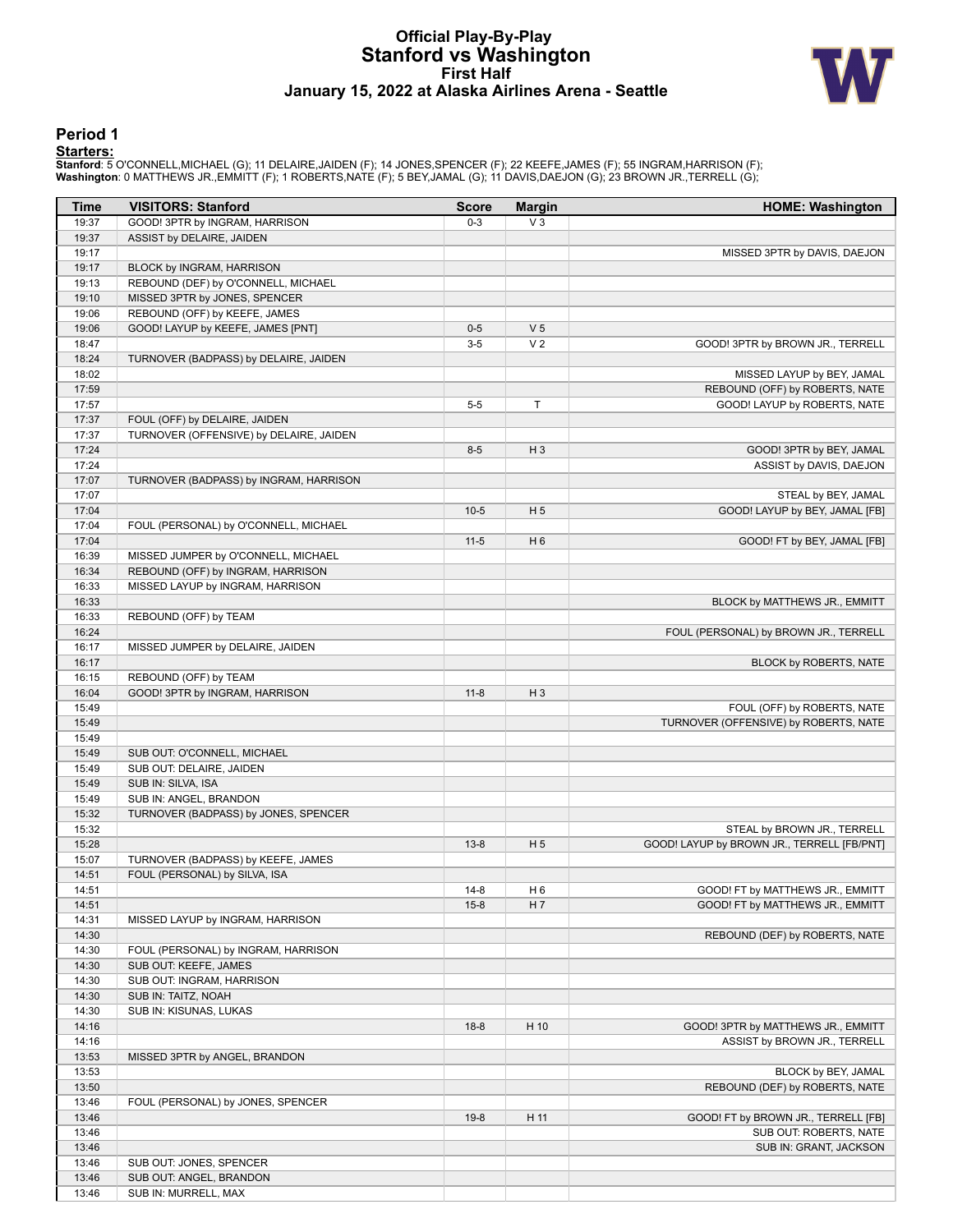| Time           | <b>VISITORS: Stanford</b>              | <b>Score</b>       | <b>Margin</b>  | <b>HOME: Washington</b>                                          |
|----------------|----------------------------------------|--------------------|----------------|------------------------------------------------------------------|
| 13:46          | SUB IN: DELAIRE, JAIDEN                |                    |                |                                                                  |
| 13:45          |                                        |                    |                | MISSED FT by BROWN JR., TERRELL                                  |
| 13:44          | REBOUND (DEF) by TAITZ, NOAH           |                    |                |                                                                  |
| 13:37          |                                        |                    |                | FOUL (PERSONAL) by DAVIS, DAEJON                                 |
| 13:37<br>13:37 |                                        |                    |                | SUB OUT: BEY, JAMAL                                              |
| 13:32          | TURNOVER (OUTOFBOUNDS) by SILVA, ISA   |                    |                | SUB IN: BAJEMA, COLE                                             |
| 13:32          | SUB OUT: SILVA, ISA                    |                    |                |                                                                  |
| 13:32          | SUB IN: O'CONNELL, MICHAEL             |                    |                |                                                                  |
| 13:15          |                                        |                    |                | MISSED 3PTR by BROWN JR., TERRELL                                |
| 13:11          | REBOUND (DEF) by KISUNAS, LUKAS        |                    |                |                                                                  |
| 13:06          |                                        |                    |                | FOUL (PERSONAL) by BAJEMA, COLE                                  |
| 13:06          | MISSED FT by DELAIRE, JAIDEN           |                    |                |                                                                  |
| 13:06          | REBOUND (OFF) by TEAM                  |                    |                |                                                                  |
| 13:06<br>13:06 |                                        |                    |                | SUB OUT: DAVIS, DAEJON<br>SUB IN: FULLER, PJ                     |
| 13:06          | GOOD! FT by DELAIRE, JAIDEN [FB]       | $19-9$             | H 10           |                                                                  |
| 12:59          |                                        | $22-9$             | H 13           | GOOD! 3PTR by MATTHEWS JR., EMMITT                               |
| 12:59          |                                        |                    |                | ASSIST by BROWN JR., TERRELL                                     |
| 12:39          |                                        |                    |                | FOUL (PERSONAL) by MATTHEWS JR., EMMITT                          |
| 12:39          | GOOD! FT by MURRELL, MAX               | $22 - 10$          | H 12           |                                                                  |
| 12:39          | GOOD! FT by MURRELL, MAX               | $22 - 11$          | H 11           |                                                                  |
| 12:16          |                                        |                    |                | TURNOVER (TRAVEL) by FULLER, PJ                                  |
| 12:06          | MISSED LAYUP by DELAIRE, JAIDEN        |                    |                |                                                                  |
| 12:03          | REBOUND (OFF) by KISUNAS, LUKAS        |                    |                |                                                                  |
| 12:02          | MISSED 3PTR by O'CONNELL, MICHAEL      |                    |                |                                                                  |
| 11:57<br>11:53 |                                        |                    |                | REBOUND (DEF) by BROWN JR., TERRELL<br>MISSED 3PTR by FULLER, PJ |
| 11:49          | REBOUND (DEF) by KISUNAS, LUKAS        |                    |                |                                                                  |
| 11:40          | GOOD! LAYUP by DELAIRE, JAIDEN [PNT]   | $22 - 13$          | H <sub>9</sub> |                                                                  |
| 11:40          | ASSIST by KISUNAS, LUKAS               |                    |                |                                                                  |
| 11:18          |                                        | $24-13$            | H 11           | GOOD! LAYUP by BROWN JR., TERRELL [PNT]                          |
| 11:08          |                                        |                    |                | FOUL (PERSONAL) by MATTHEWS JR., EMMITT                          |
| 11:08          |                                        |                    |                |                                                                  |
| 11:08          | GOOD! FT by MURRELL, MAX               | $24 - 14$          | H 10           |                                                                  |
| 11:08          | GOOD! FT by MURRELL, MAX               | $24 - 15$          | H <sub>9</sub> |                                                                  |
| 11:08<br>11:08 |                                        |                    |                | SUB OUT: MATTHEWS JR., EMMITT<br>SUB OUT: GRANT, JACKSON         |
| 11:08          |                                        |                    |                | SUB OUT: BROWN JR., TERRELL                                      |
| 11:08          |                                        |                    |                | SUB IN: ROBERTS, NATE                                            |
| 11:08          |                                        |                    |                | SUB IN: BEY, JAMAL                                               |
| 11:08          |                                        |                    |                | SUB IN: DAVIS, DAEJON                                            |
| 11:08          | SUB OUT: MURRELL, MAX                  |                    |                |                                                                  |
| 11:08          | SUB IN: INGRAM, HARRISON               |                    |                |                                                                  |
| 10:45          |                                        |                    |                | MISSED JUMPER by FULLER, PJ                                      |
| 10:41          |                                        |                    | H 11           | REBOUND (OFF) by BEY, JAMAL<br>GOOD! LAYUP by BEY, JAMAL         |
| 10:40<br>10:21 | GOOD! LAYUP by KISUNAS, LUKAS          | $26-15$<br>$26-17$ | H9             |                                                                  |
| 10:21          | ASSIST by O'CONNELL, MICHAEL           |                    |                |                                                                  |
| 09:59          |                                        |                    |                | MISSED 3PTR by BAJEMA, COLE                                      |
| 09:55          | REBOUND (DEF) by INGRAM, HARRISON      |                    |                |                                                                  |
| 09:47          | MISSED 3PTR by INGRAM, HARRISON        |                    |                |                                                                  |
| 09:43          |                                        |                    |                | REBOUND (DEF) by DAVIS, DAEJON                                   |
| 09:39          |                                        | 29-17              | H 12           | GOOD! 3PTR by BEY, JAMAL [FB]                                    |
| 09:39          |                                        |                    |                | ASSIST by DAVIS, DAEJON                                          |
| 09:18          | MISSED 3PTR by TAITZ, NOAH             |                    |                |                                                                  |
| 09:14<br>09:14 |                                        |                    |                | REBOUND (DEF) by TEAM<br>SUB OUT: FULLER, PJ                     |
| 09:14          |                                        |                    |                | SUB IN: WILSON, LANGSTON                                         |
| 09:14          | SUB OUT: TAITZ, NOAH                   |                    |                |                                                                  |
| 09:14          | SUB OUT: KISUNAS, LUKAS                |                    |                |                                                                  |
| 09:14          | SUB IN: JONES, SPENCER                 |                    |                |                                                                  |
| 09:14          | SUB IN: ANGEL, BRANDON                 |                    |                |                                                                  |
| 08:58          |                                        |                    |                | MISSED 3PTR by DAVIS, DAEJON                                     |
| 08:54          | REBOUND (DEF) by JONES, SPENCER        |                    |                |                                                                  |
| 08:47          |                                        |                    |                | FOUL (PERSONAL) by WILSON, LANGSTON                              |
| 08:46<br>08:46 | MISSED FT by ANGEL, BRANDON            |                    |                |                                                                  |
| 08:21          |                                        |                    |                | REBOUND (DEF) by WILSON, LANGSTON<br>MISSED JUMPER by BEY, JAMAL |
| 08:17          |                                        |                    |                | REBOUND (OFF) by ROBERTS, NATE                                   |
| 08:13          |                                        |                    |                | MISSED 3PTR by DAVIS, DAEJON                                     |
| 08:08          |                                        |                    |                | REBOUND (OFF) by BAJEMA, COLE                                    |
| 08:05          |                                        | $31 - 17$          | H 14           | GOOD! JUMPER by BAJEMA, COLE [PNT]                               |
| 07:51          | TURNOVER (BADPASS) by INGRAM, HARRISON |                    |                |                                                                  |
| 07:51          |                                        |                    |                | STEAL by BEY, JAMAL                                              |
| 07:44          |                                        | $34-17$            | H 17           | GOOD! 3PTR by BEY, JAMAL                                         |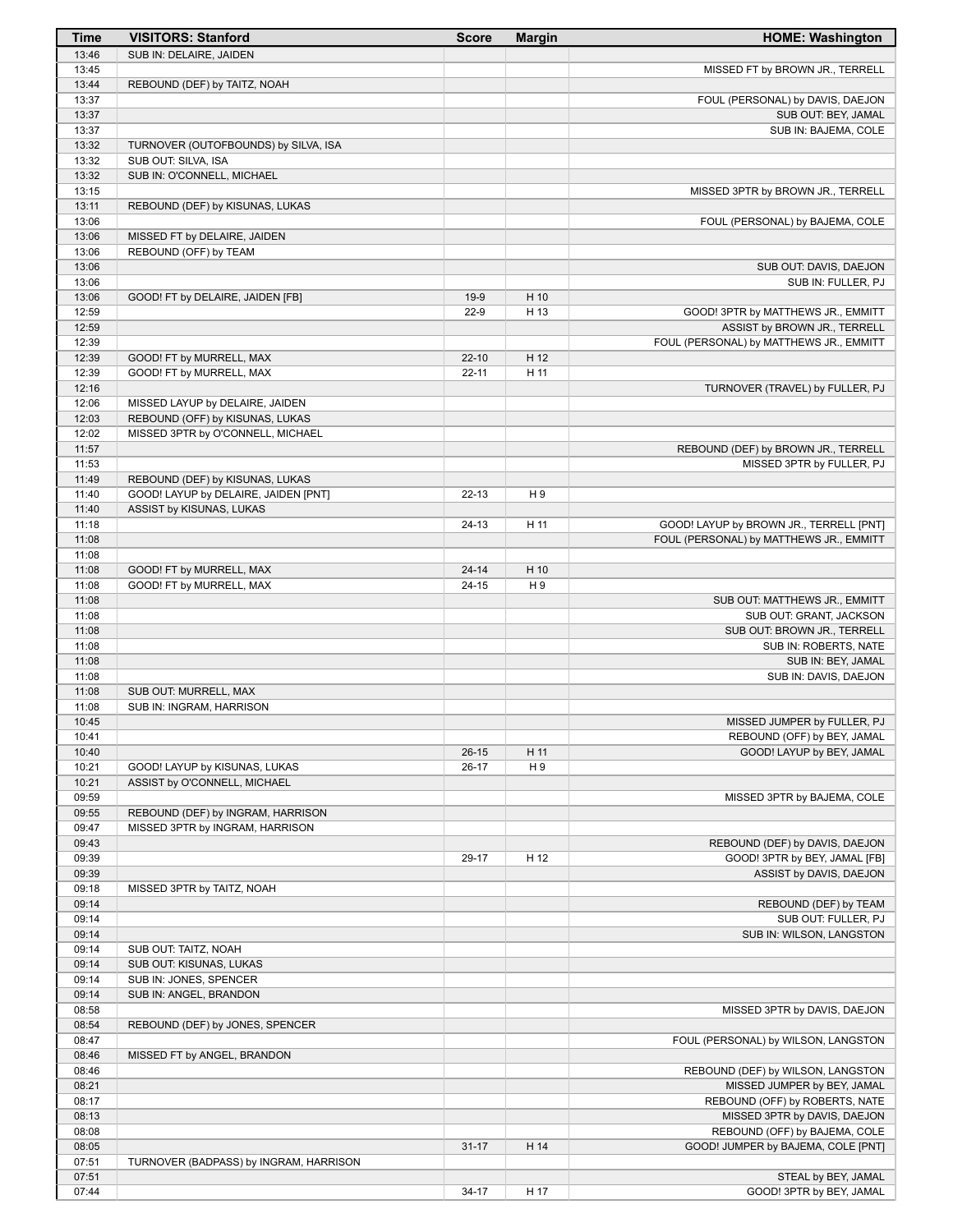| Time           | <b>VISITORS: Stanford</b>                | <b>Score</b> | <b>Margin</b> | <b>HOME: Washington</b>                                                       |
|----------------|------------------------------------------|--------------|---------------|-------------------------------------------------------------------------------|
| 07:44          |                                          |              |               | ASSIST by DAVIS, DAEJON                                                       |
| 07:41          | TIMEOUT 30SEC                            |              |               |                                                                               |
| 07:41          | SUB OUT: DELAIRE, JAIDEN                 |              |               |                                                                               |
| 07:41          | SUB IN: MURRELL, MAX                     |              |               |                                                                               |
| 07:33          | FOUL (OFF) by INGRAM, HARRISON           |              |               |                                                                               |
| 07:33          | TURNOVER (OFFENSIVE) by INGRAM, HARRISON |              |               |                                                                               |
| 07:33          | SUB OUT: INGRAM, HARRISON                |              |               |                                                                               |
| 07:33          | SUB IN: TAITZ, NOAH                      |              |               |                                                                               |
| 07:16          |                                          |              |               | MISSED LAYUP by DAVIS, DAEJON                                                 |
| 07:13          |                                          |              |               | REBOUND (OFF) by ROBERTS, NATE                                                |
| 07:13          |                                          | $36-17$      | H 19          | GOOD! LAYUP by ROBERTS, NATE                                                  |
| 07:00          |                                          |              |               | FOUL (PERSONAL) by WILSON, LANGSTON                                           |
| 07:00          | MISSED FT by MURRELL, MAX                |              |               |                                                                               |
| 07:00          | REBOUND (OFF) by TEAM                    |              |               |                                                                               |
| 07:00          |                                          |              |               | SUB OUT: BAJEMA, COLE                                                         |
| 07:00          |                                          |              |               | SUB IN: BROWN JR., TERRELL                                                    |
| 06:58          | MISSED FT by MURRELL, MAX                |              |               |                                                                               |
| 06:54          | REBOUND (OFF) by MURRELL, MAX            |              |               |                                                                               |
| 06:37<br>06:32 | MISSED 3PTR by JONES, SPENCER            |              |               |                                                                               |
| 06:27          |                                          |              |               | REBOUND (DEF) by WILSON, LANGSTON<br>TURNOVER (BADPASS) by BROWN JR., TERRELL |
| 06:27          | STEAL by MURRELL, MAX                    |              |               |                                                                               |
| 06:16          |                                          |              |               |                                                                               |
| 06:16          |                                          |              |               | SUB OUT: WILSON, LANGSTON<br>SUB IN: FULLER, PJ                               |
| 06:06          | TURNOVER (BADPASS) by TAITZ, NOAH        |              |               |                                                                               |
| 06:06          | SUB OUT: TAITZ, NOAH                     |              |               |                                                                               |
| 06:06          | SUB IN: KEEFE, JAMES                     |              |               |                                                                               |
| 05:44          |                                          |              |               | MISSED JUMPER by ROBERTS, NATE                                                |
| 05:40          | REBOUND (DEF) by ANGEL, BRANDON          |              |               |                                                                               |
| 05:34          | TURNOVER (TRAVEL) by MURRELL, MAX        |              |               |                                                                               |
| 05:21          |                                          |              |               | MISSED 3PTR by BEY, JAMAL                                                     |
| 05:17          | REBOUND (DEF) by JONES, SPENCER          |              |               |                                                                               |
| 05:12          | MISSED 3PTR by JONES, SPENCER            |              |               |                                                                               |
| 05:09          |                                          |              |               | REBOUND (DEF) by BEY, JAMAL                                                   |
| 05:05          |                                          | 39-17        | H 22          | GOOD! 3PTR by BEY, JAMAL [FB]                                                 |
| 05:05          |                                          |              |               | ASSIST by BROWN JR., TERRELL                                                  |
| 04:45          | SUB OUT: MURRELL, MAX                    |              |               |                                                                               |
| 04:45          | SUB IN: DELAIRE, JAIDEN                  |              |               |                                                                               |
| 04:45          | SUB OUT: JONES, SPENCER                  |              |               |                                                                               |
| 04:45          | SUB IN: BESKIND, SAM                     |              |               |                                                                               |
| 04:32          | TURNOVER (BADPASS) by ANGEL, BRANDON     |              |               |                                                                               |
| 04:13          |                                          |              |               | TURNOVER (OUTOFBOUNDS) by FULLER, PJ                                          |
| 04:13          | SUB OUT: ANGEL, BRANDON                  |              |               |                                                                               |
| 04:13          | SUB IN: TAITZ, NOAH                      |              |               |                                                                               |
| 03:58          |                                          |              |               | FOUL (PERSONAL) by FULLER, PJ                                                 |
| 03:58          |                                          |              |               |                                                                               |
| 03:58          |                                          |              |               | SUB OUT: FULLER, PJ                                                           |
| 03:58          |                                          |              |               | SUB IN: BAJEMA, COLE                                                          |
| 03:58          | MISSED FT by KEEFE, JAMES                |              |               |                                                                               |
| 03:58          | REBOUND (OFF) by TEAM                    |              |               |                                                                               |
| 03:58          | GOOD! FT by KEEFE, JAMES                 | $39-18$      | H 21          |                                                                               |
| 03:37          |                                          |              |               | MISSED JUMPER by BROWN JR., TERRELL                                           |
| 03:31          | REBOUND (DEF) by BESKIND, SAM            |              |               |                                                                               |
| 03:19          | GOOD! LAYUP by KEEFE, JAMES              | 39-20        | H 19          |                                                                               |
| 03:19          | ASSIST by DELAIRE, JAIDEN                |              |               |                                                                               |
| 02:58          | FOUL (PERSONAL) by BESKIND, SAM          |              |               |                                                                               |
| 02:58          |                                          | 40-20        | H 20          | GOOD! FT by DAVIS, DAEJON                                                     |
| 02:58          | SUB OUT: BESKIND, SAM                    |              |               |                                                                               |
| 02:58          | SUB IN: JONES, SPENCER                   |              |               |                                                                               |
| 02:58          |                                          | 41-20        | H 21          | GOOD! FT by DAVIS, DAEJON                                                     |
| 02:50          | GOOD! JUMPER by O'CONNELL, MICHAEL [PNT] | 41-22        | H 19          |                                                                               |
| 02:31          |                                          |              |               | FOUL (OFF) by ROBERTS, NATE                                                   |
| 02:31          |                                          |              |               | TURNOVER (OFFENSIVE) by ROBERTS, NATE                                         |
| 02:11          | TURNOVER (BADPASS) by DELAIRE, JAIDEN    |              |               |                                                                               |
| 02:11          |                                          |              |               | STEAL by BEY, JAMAL                                                           |
| 02:05          |                                          |              |               | MISSED JUMPER by BROWN JR., TERRELL                                           |
| 02:01          | REBOUND (DEF) by O'CONNELL, MICHAEL      |              |               |                                                                               |
| 01:59          | MISSED LAYUP by KEEFE, JAMES             |              |               |                                                                               |
| 01:59<br>01:58 | REBOUND (OFF) by TEAM                    |              |               | BLOCK by BEY, JAMAL                                                           |
| 01:58          | SUB OUT: DELAIRE, JAIDEN                 |              |               |                                                                               |
| 01:58          | SUB IN: ANGEL, BRANDON                   |              |               |                                                                               |
| 01:43          | MISSED 3PTR by O'CONNELL, MICHAEL        |              |               |                                                                               |
| 01:38          |                                          |              |               | REBOUND (DEF) by BAJEMA, COLE                                                 |
| 01:32          |                                          |              |               | MISSED LAYUP by BAJEMA, COLE                                                  |
| 01:28          | REBOUND (DEF) by KEEFE, JAMES            |              |               |                                                                               |
|                |                                          |              |               |                                                                               |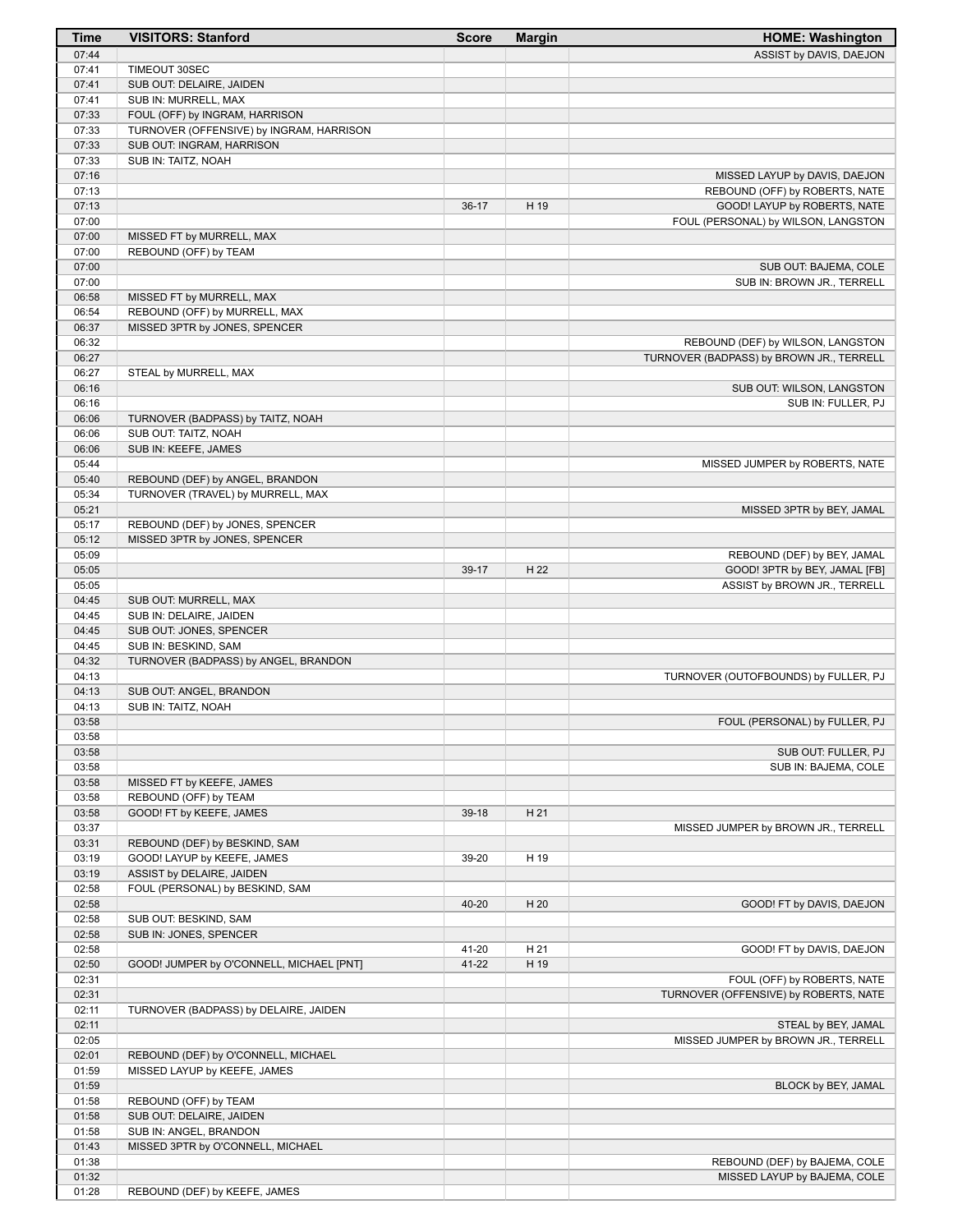| <b>Time</b> | <b>VISITORS: Stanford</b>                 | <b>Score</b> | <b>Margin</b> | <b>HOME: Washington</b>                |
|-------------|-------------------------------------------|--------------|---------------|----------------------------------------|
| 01:22       |                                           |              |               | FOUL (PERSONAL) by ROBERTS, NATE       |
| 01:22       | MISSED FT by ANGEL, BRANDON               |              |               |                                        |
| 01:22       | REBOUND (OFF) by TEAM                     |              |               |                                        |
| 01:22       |                                           |              |               | SUB OUT: ROBERTS, NATE                 |
| 01:22       |                                           |              |               | SUB IN: WILSON, LANGSTON               |
| 01:22       | GOOD! FT by ANGEL, BRANDON                | 41-23        | H 18          |                                        |
| 00:58       |                                           |              |               | MISSED JUMPER by BROWN JR., TERRELL    |
| 00:58       | BLOCK by JONES, SPENCER                   |              |               |                                        |
| 00:54       | REBOUND (DEF) by O'CONNELL, MICHAEL       |              |               |                                        |
| 00:52       | TURNOVER (LOSTBALL) by O'CONNELL, MICHAEL |              |               |                                        |
| 00:52       |                                           |              |               | STEAL by BROWN JR., TERRELL            |
| 00:49       |                                           | 43-23        | H 20          | GOOD! LAYUP by BROWN JR., TERRELL [FB] |
| 00:49       |                                           |              |               | ASSIST by BEY, JAMAL                   |
| 00:49       |                                           |              |               | TIMEOUT 30SEC                          |
| 00:49       | SUB OUT: O'CONNELL, MICHAEL               |              |               |                                        |
| 00:49       | SUB IN: SILVA, ISA                        |              |               |                                        |
| 00:39       |                                           |              |               | FOUL (PERSONAL) by WILSON, LANGSTON    |
| 00:39       | GOOD! FT by SILVA, ISA                    | 43-24        | H 19          |                                        |
| 00:39       | GOOD! FT by SILVA, ISA                    | 43-25        | H 18          |                                        |
| 00:16       |                                           |              |               | MISSED 3PTR by BEY, JAMAL              |
| 00:13       | REBOUND (DEF) by SILVA, ISA               |              |               |                                        |
| 00:06       | MISSED 3PTR by JONES, SPENCER             |              |               |                                        |
| 00:01       |                                           |              |               | REBOUND (DEF) by BAJEMA, COLE          |

# **Stanford 25, Washington 43**

| <b>Points (This Period)</b> | <b>STA</b>     | UW             |
|-----------------------------|----------------|----------------|
| In the Paint                | 10             | 16             |
| Off Turns                   |                | 19             |
| 2nd Chance                  | 5              |                |
| Fast Break                  |                | 14             |
| Bench                       |                |                |
| Per Poss                    | 0.735<br>12/34 | 1.229<br>18/35 |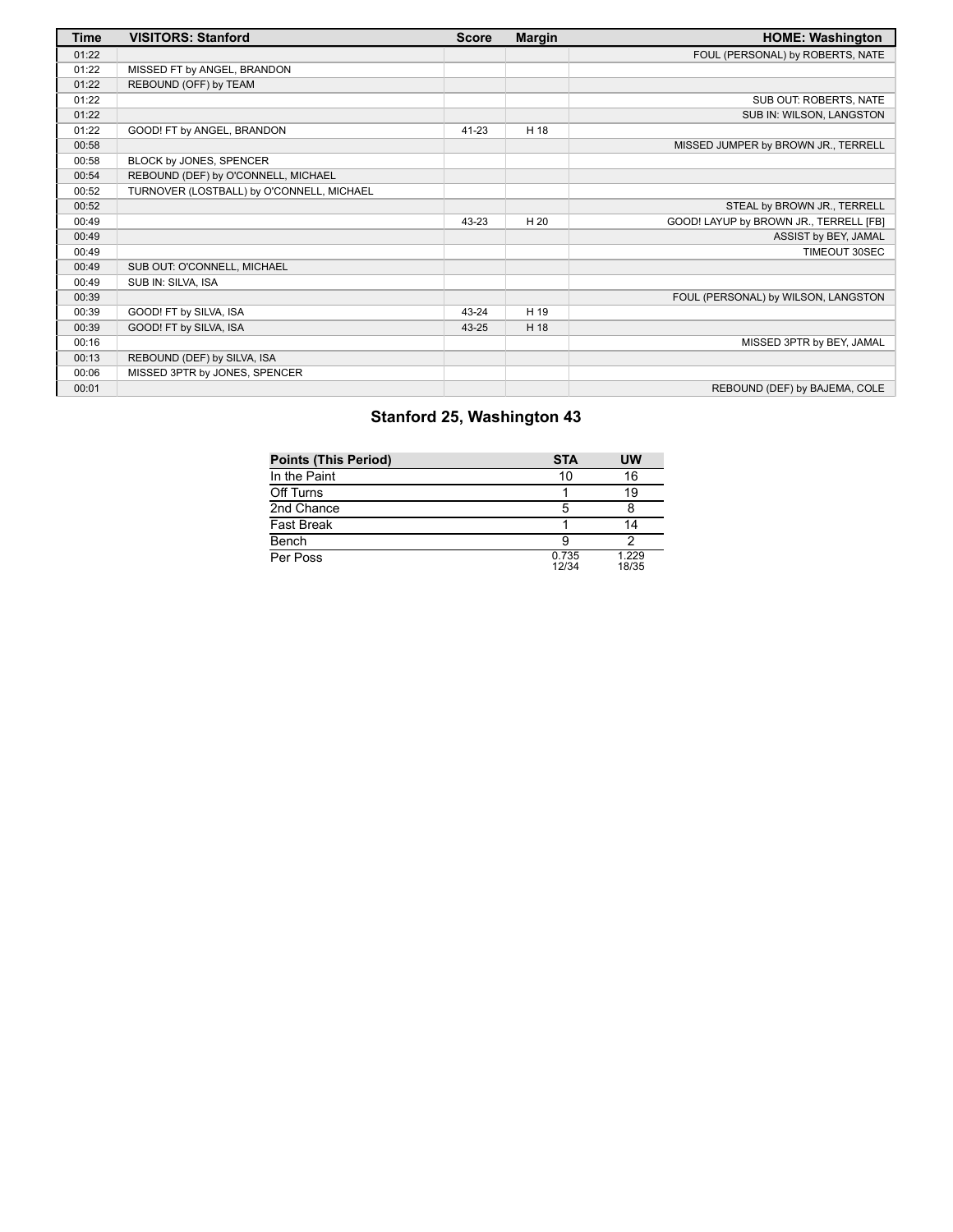#### **Official Box Score Stanford vs Washington Second Half Statistics Only January 15, 2022 at Alaska Airlines Arena - Seattle**



# **Stanford 39**

| No. | Plaver                  | S  | <b>Pts</b>    | <b>FG</b> | 3FG     | <b>FT</b> | <b>OR</b> | <b>DR</b> | TR             | <b>PF</b>      | A        | TO            | <b>BIK</b>   | Stl          | Min            | $+/-$ |
|-----|-------------------------|----|---------------|-----------|---------|-----------|-----------|-----------|----------------|----------------|----------|---------------|--------------|--------------|----------------|-------|
| 05  | O'CONNELL, MICHAEL      | G  | 2             | $1 - 2$   | $0 - 0$ | $0 - 0$   | 0         | 1         |                | 0              | 0        |               | 0            | 0            | 4              | $-3$  |
| 11  | DELAIRE, JAIDEN         | F. | $\mathcal{P}$ | $1 - 2$   | $0 - 0$ | $0 - 2$   |           | 1         | $\overline{2}$ | $\overline{2}$ |          | 1             | $\Omega$     | $\mathbf{0}$ | 10             | $-2$  |
| 14  | <b>JONES, SPENCER</b>   | F. | 3             | 1-1       | $1 - 1$ | $0 - 0$   | 0         | 0         | 0              | 4              |          | 0             | 2            | 0            | 14             | 9     |
| 22  | <b>KEEFE, JAMES</b>     | F. | $\mathcal{P}$ | $1 - 2$   | $0 - 0$ | $0 - 0$   | 1         | $\Omega$  | 1              | 0              | 0        | $\mathcal{P}$ | $\Omega$     | 1            | $\overline{4}$ | $-3$  |
| 55  | <b>INGRAM, HARRISON</b> | F. |               | $0 - 1$   | $0 - 1$ | $1 - 2$   | 0         | 5         | 5              | 0              | 2        |               | 0            | 1            | 14             | 8     |
| 01  | SILVA, ISA              | G  | 5             | $2 - 2$   | $1 - 1$ | $0-0$     | 0         | 1         | 1              | $\overline{2}$ | 2        | 2             | $\mathbf{0}$ | 0            | 6              | 7     |
| 10  | MURRELL, MAX            | F  | 2             | $1 - 5$   | $0 - 3$ | $0 - 0$   | 0         | 3         | 3              | 0              | 0        | 0             |              | 0            | 10             | 16    |
| 20  | TAITZ, NOAH             | G  | $\mathcal{P}$ | $1 - 2$   | $0 - 0$ | $0 - 0$   |           | 1         | $\overline{2}$ | 0              | 0        |               | $\Omega$     | $\mathbf{0}$ | 6              | 7     |
| 23  | ANGEL, BRANDON          | F. | 12            | $5 - 7$   | $2 - 3$ | $0 - 0$   | 0         | 0         | $\Omega$       | 0              | 2        | 0             | $\Omega$     | $\Omega$     | 16             | 18    |
| 24  | <b>BESKIND, SAM</b>     | G  | $\Omega$      | $0 - 0$   | $0 - 0$ | $0 - 0$   | 0         | $\Omega$  | $\mathbf{0}$   | 0              | 0        | $\Omega$      | $\Omega$     | $\mathbf{0}$ | $\Omega$       | 0     |
| 32  | KISUNAS, LUKAS          | F  | 8             | $2 - 3$   | $0 - 0$ | $4 - 4$   | 2         | 7         | 9              | $\overline{2}$ | $\Omega$ | 0             |              | 0            | 15             | 11    |
|     | <b>TEAM</b>             |    |               |           |         |           | 3         | 0         | 3              | 0              |          | 0             |              |              |                |       |
|     | <b>TOTALS</b>           |    | 39            | 15-27     | $4 - 9$ | $5 - 8$   | 8         | 19        | 27             | 10             | 8        | 8             | 4            |              | 2 100          |       |

| <b>Shooting By Period</b><br>Period | FG        | FG%   | 3FG      | 3FG%     | FT.       | FT%   | Deadball Rebounds: 5,0<br>Last FG Half: STA - |
|-------------------------------------|-----------|-------|----------|----------|-----------|-------|-----------------------------------------------|
| 2nd Half                            | $15-27$   | 56%   | 4-9      | 44%      | $5-8$     | 63%   |                                               |
| Game                                | $22 - 49$ | 44.9% | $6 - 20$ | $30.0\%$ | $14 - 23$ | 60.9% |                                               |

# **Washington 24**

| No. | Player                      | S  | <b>Pts</b>      | FG       | 3FG      | <b>FT</b> | <b>OR</b> | <b>DR</b> | TR           | PF            | A            | TO | <b>B</b> lk  | Stl      | Min          | $+/-$          |
|-----|-----------------------------|----|-----------------|----------|----------|-----------|-----------|-----------|--------------|---------------|--------------|----|--------------|----------|--------------|----------------|
| 00  | <b>MATTHEWS JR., EMMITT</b> | F. | 3               | 1-6      | $0 - 3$  | $1 - 2$   | 3         |           | 4            | 3             | 0            |    | 0            | 0        | 20           | $-16$          |
| 01  | <b>ROBERTS, NATE</b>        | F  | 2               | $1 - 5$  | $0 - 0$  | $0 - 2$   | 2         |           | 3            | 0             | 0            | 0  | $\mathbf{0}$ | $\Omega$ | 14           | $-11$          |
| 05  | BEY, JAMAL                  | G  | 0               | $0 - 2$  | $0 - 2$  | $0 - 0$   | $\Omega$  |           | 1            | $\mathcal{P}$ | 1            | 1  | 0            | $\Omega$ | 16           | -8             |
| 11  | DAVIS, DAEJON               | G  | 3               | $1 - 3$  | $1 - 2$  | $0 - 0$   | 0         |           |              | 2             | 1            |    | $\Omega$     |          | 17           | $-15$          |
| 23  | <b>BROWN JR., TERRELL</b>   | G  | 15 <sub>1</sub> | $3 - 10$ | $2 - 5$  | $7-9$     | 1.        |           | 2            | 0             | 1            | 0  | 0            | 2        | 19           | -8             |
| 04  | FULLER, PJ                  | G  | 0               | $0 - 0$  | $0 - 0$  | $0 - 0$   | 0         | 0         | 0            | 0             | 0            | 0  | 0            | 0        | 6            | -5             |
| 12  | <b>GRANT, JACKSON</b>       | F  | 0               | $0 - 0$  | $0 - 0$  | $0 - 0$   | 0         | 0         | $\Omega$     | 0             | 0            | 0  | 0            | 0        | 2            | -1             |
| 13  | <b>WILSON, LANGSTON</b>     | F. | 0               | $0 - 0$  | $0 - 0$  | $0 - 0$   | 0         | 0         | $\mathbf{0}$ | 0             | $\mathbf{0}$ | 0  | 0            | $\Omega$ | $\mathbf{0}$ | $\overline{0}$ |
| 22  | BAJEMA, COLE                | G  |                 | $0 - 1$  | $0 - 1$  | $1 - 2$   | 0         | 0         | $\Omega$     | $\Omega$      | 1            | 0  | 0            | $\Omega$ | 6            | $-11$          |
|     | <b>TEAM</b>                 |    |                 |          |          |           | $\Omega$  | $\Omega$  | $\Omega$     | $\Omega$      |              | 0  |              |          |              |                |
|     | <b>TOTALS</b>               |    | 24              | $6 - 27$ | $3 - 13$ | $9 - 15$  | 6         | 5         | 11           | 7             | 4            | 3  | $\bf{0}$     | 3        | 100          |                |

| <b>Shooting By Period</b><br>Period | FG        | FG%   | 3FG       | 3FG%       |          | FT%   |  |
|-------------------------------------|-----------|-------|-----------|------------|----------|-------|--|
| 2nd Half                            | 6-27      | 22%   | $3-13$    | <b>23%</b> | $9 - 15$ | 60%   |  |
| Game                                | $21 - 59$ | 35.6% | $10 - 28$ | 35.7%      | 15-22    | 68.2% |  |

*Deadball Rebounds:* 2,1 *Last FG Half:* UW -

| Game Notes:                                          | <b>Score</b> | 1st | 2 <sub>nd</sub> | <b>TOT</b> | <b>Points (This Period)</b> | <b>STA</b>    | UW             |
|------------------------------------------------------|--------------|-----|-----------------|------------|-----------------------------|---------------|----------------|
| Officials: Mike Scyphers, Olandi Poole, Shawn Lehigh | <b>STA</b>   | 25  | 39              | 64         | In the Paint                | 20            |                |
| Start Time: 06:06 PM ET                              | UW           | 43  | 24              | 67         | Off Turns                   |               | 10             |
| Conference Game:                                     |              |     |                 |            | 2nd Chance                  |               |                |
|                                                      |              |     |                 |            | <b>Fast Break</b>           |               |                |
|                                                      |              |     |                 |            | Bench                       | 29            |                |
|                                                      |              |     |                 |            | Per Poss                    | .300<br>18/30 | 0.800<br>11/30 |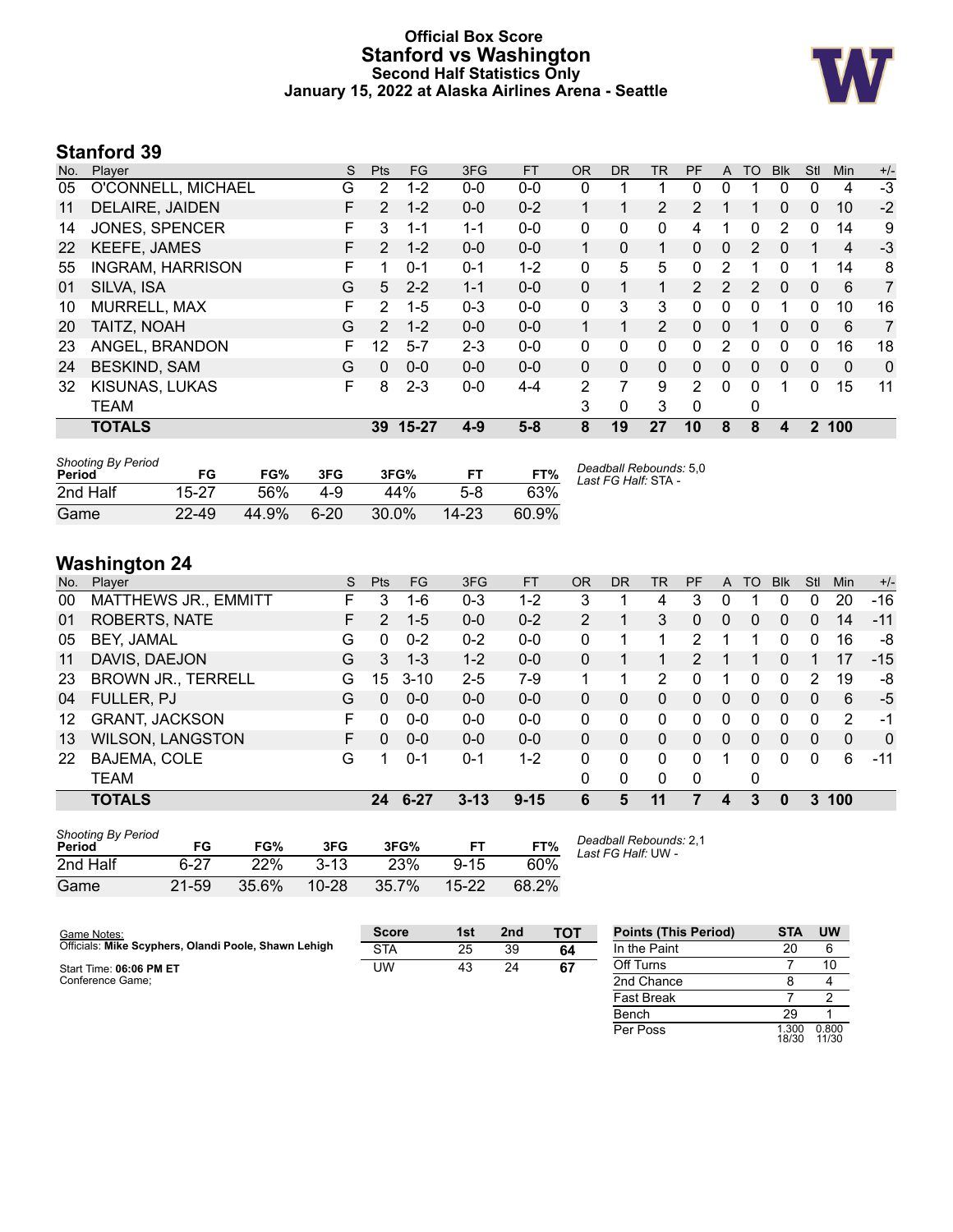#### **Official Play-By-Play Stanford vs Washington Second Half January 15, 2022 at Alaska Airlines Arena - Seattle**



#### **Period 2**

<mark>Starters:</mark><br>Stanford: 5 O'CONNELL,MICHAEL (G); 11 DELAIRE,JAIDEN (F); 14 JONES,SPENCER (F); 22 KEEFE,JAMES (F); 55 INGRAM,HARRISON (F);<br>**Washington**: 0 MATTHEWS JR.,EMMITT (F); 1 ROBERTS,NATE (F); 5 BEY,JAMAL (G); 11 DAVIS

| Time           | <b>VISITORS: Stanford</b>                                      | <b>Score</b> | <b>Margin</b> | <b>HOME: Washington</b>                                     |
|----------------|----------------------------------------------------------------|--------------|---------------|-------------------------------------------------------------|
| 20:00          |                                                                |              |               | SUB OUT: WILSON, LANGSTON                                   |
| 20:00          |                                                                |              |               | SUB OUT: BAJEMA, COLE                                       |
| 20:00          |                                                                |              |               | SUB IN: MATTHEWS JR., EMMITT                                |
| 20:00          |                                                                |              |               | SUB IN: ROBERTS, NATE                                       |
| 20:00          | SUB OUT: SILVA, ISA                                            |              |               |                                                             |
| 20:00          | SUB OUT: TAITZ, NOAH                                           |              |               |                                                             |
| 20:00          | SUB OUT: ANGEL, BRANDON                                        |              |               |                                                             |
| 20:00          | SUB IN: O'CONNELL, MICHAEL                                     |              |               |                                                             |
| 20:00          | SUB IN: DELAIRE, JAIDEN                                        |              |               |                                                             |
| 20:00          | SUB IN: INGRAM, HARRISON                                       |              |               |                                                             |
| 19:41          |                                                                |              |               | TURNOVER (BADPASS) by DAVIS, DAEJON                         |
| 19:41          | STEAL by KEEFE, JAMES                                          |              |               |                                                             |
| 19:31          | MISSED JUMPER by O'CONNELL, MICHAEL                            |              |               |                                                             |
| 19:28          | REBOUND (OFF) by TEAM                                          |              |               |                                                             |
| 19:16          | GOOD! LAYUP by KEEFE, JAMES                                    | 43-27        | H 16          |                                                             |
| 19:16          | ASSIST by DELAIRE, JAIDEN                                      |              |               |                                                             |
| 19:00          |                                                                |              |               | MISSED 3PTR by BEY, JAMAL                                   |
| 18:57          | REBOUND (DEF) by INGRAM, HARRISON                              |              |               |                                                             |
| 18:50          | TURNOVER (TRAVEL) by O'CONNELL, MICHAEL                        |              |               |                                                             |
| 18:33          |                                                                | 45-27        | H 18          | GOOD! JUMPER by BROWN JR., TERRELL [PNT]                    |
| 18:11          | MISSED 3PTR by INGRAM, HARRISON                                |              |               |                                                             |
| 18:04          | REBOUND (OFF) by KEEFE, JAMES                                  |              |               |                                                             |
| 18:03          | TURNOVER (BADPASS) by KEEFE, JAMES                             |              |               |                                                             |
| 18:03          |                                                                |              |               | STEAL by BROWN JR., TERRELL                                 |
| 18:00          |                                                                | 47-27        | H 20          | GOOD! LAYUP by MATTHEWS JR., EMMITT [FB]                    |
| 18:00          |                                                                |              |               | ASSIST by BROWN JR., TERRELL                                |
| 17:53          |                                                                |              |               | FOUL (PERSONAL) by DAVIS, DAEJON                            |
| 17:36<br>17:36 | TURNOVER (LOSTBALL) by DELAIRE, JAIDEN                         |              |               |                                                             |
|                |                                                                |              |               | STEAL by DAVIS, DAEJON                                      |
| 17:32          |                                                                |              |               | MISSED LAYUP by BROWN JR., TERRELL                          |
| 17:32<br>17:29 | BLOCK by JONES, SPENCER<br>REBOUND (DEF) by O'CONNELL, MICHAEL |              |               |                                                             |
| 17:27          | GOOD! LAYUP by O'CONNELL, MICHAEL [FB]                         | 47-29        | H 18          |                                                             |
| 17:00          |                                                                | 50-29        | H 21          |                                                             |
| 17:00          |                                                                |              |               | GOOD! 3PTR by BROWN JR., TERRELL<br>ASSIST by DAVIS, DAEJON |
| 16:41          | MISSED JUMPER by KEEFE, JAMES                                  |              |               |                                                             |
| 16:36          |                                                                |              |               | REBOUND (DEF) by ROBERTS, NATE                              |
| 16:11          |                                                                |              |               | MISSED 3PTR by MATTHEWS JR., EMMITT                         |
| 16:07          | REBOUND (DEF) by INGRAM, HARRISON                              |              |               |                                                             |
| 15:52          | TURNOVER (BADPASS) by INGRAM, HARRISON                         |              |               |                                                             |
| 15:52          |                                                                |              |               |                                                             |
| 15:52          | SUB OUT: O'CONNELL, MICHAEL                                    |              |               |                                                             |
| 15:52          | SUB OUT: DELAIRE, JAIDEN                                       |              |               |                                                             |
| 15:52          | SUB OUT: JONES, SPENCER                                        |              |               |                                                             |
| 15:52          | SUB OUT: KEEFE, JAMES                                          |              |               |                                                             |
| 15:52          | SUB OUT: INGRAM, HARRISON                                      |              |               |                                                             |
| 15:52          | SUB IN: SILVA, ISA                                             |              |               |                                                             |
| 15:52          | SUB IN: MURRELL, MAX                                           |              |               |                                                             |
| 15:52          | SUB IN: TAITZ, NOAH                                            |              |               |                                                             |
| 15:52          | SUB IN: ANGEL, BRANDON                                         |              |               |                                                             |
| 15:52          | SUB IN: KISUNAS, LUKAS                                         |              |               |                                                             |
| 15:30          |                                                                |              |               | TURNOVER (OUTOFBOUNDS) by BEY, JAMAL                        |
| 15:21          | GOOD! JUMPER by ANGEL, BRANDON [PNT]                           | 50-31        | H 19          |                                                             |
| 14:58          | FOUL (PERSONAL) by SILVA, ISA                                  |              |               |                                                             |
| 14:58          |                                                                | 51-31        | H 20          | GOOD! FT by BROWN JR., TERRELL                              |
| 14:58          |                                                                |              |               | SUB OUT: BEY, JAMAL                                         |
| 14:58          |                                                                |              |               | SUB IN: BAJEMA, COLE                                        |
| 14:58          |                                                                | 52-31        | H 21          | GOOD! FT by BROWN JR., TERRELL                              |
| 14:36          | GOOD! 3PTR by SILVA, ISA                                       | 52-34        | H 18          |                                                             |
| 14:36          | ASSIST by ANGEL, BRANDON                                       |              |               |                                                             |
| 14:16          |                                                                |              |               | MISSED JUMPER by ROBERTS, NATE                              |
| 14:12          | REBOUND (DEF) by MURRELL, MAX                                  |              |               |                                                             |
| 14:04          | GOOD! 3PTR by ANGEL, BRANDON                                   | 52-37        | H 15          |                                                             |
| 14:04          | ASSIST by SILVA, ISA                                           |              |               |                                                             |
| 14:02          |                                                                |              |               | TIMEOUT 30SEC                                               |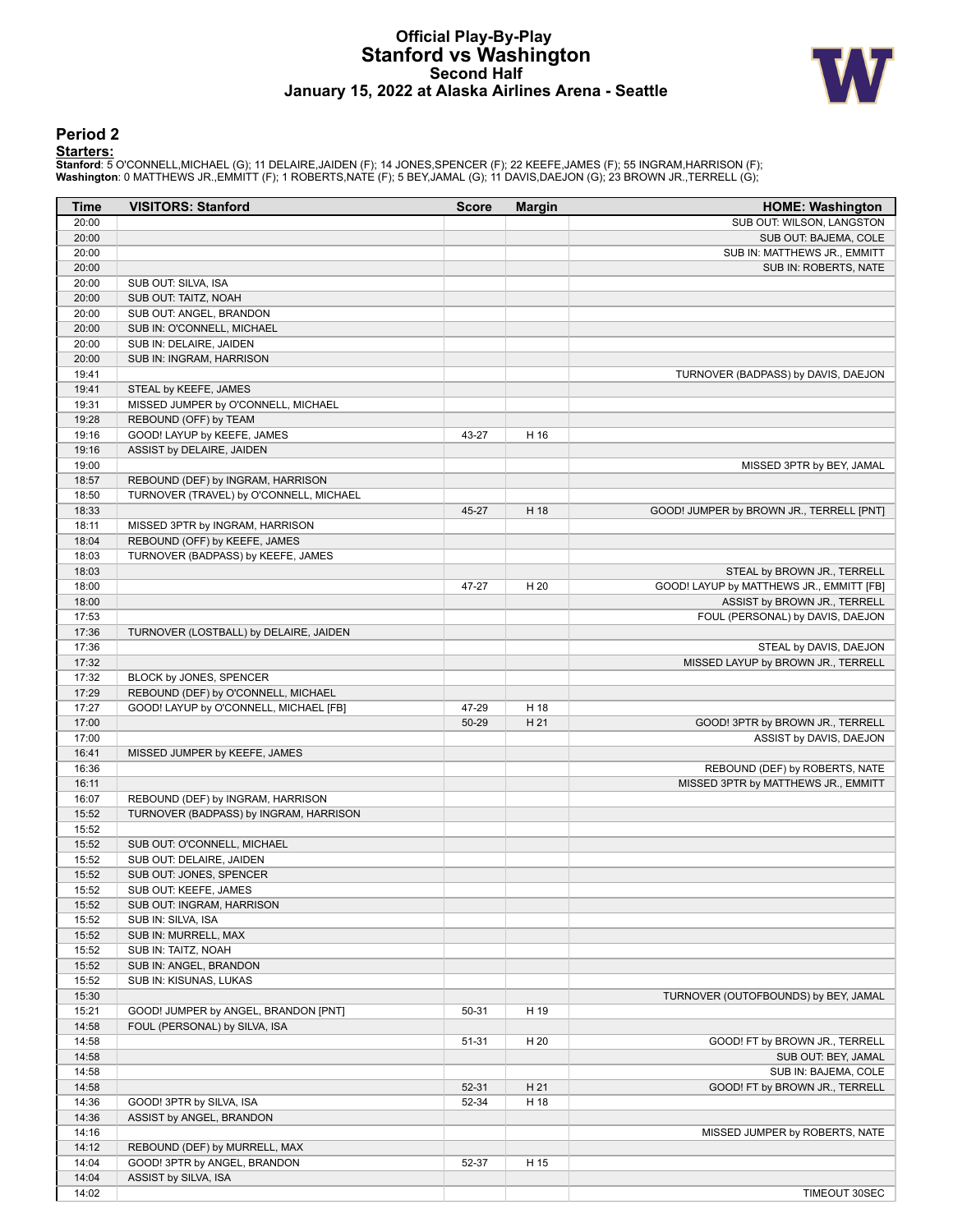| Time           | <b>VISITORS: Stanford</b>            | <b>Score</b> | <b>Margin</b>  | <b>HOME: Washington</b>                    |
|----------------|--------------------------------------|--------------|----------------|--------------------------------------------|
| 14:02          |                                      |              |                | SUB OUT: ROBERTS, NATE                     |
| 14:02          |                                      |              |                | SUB IN: GRANT, JACKSON                     |
| 13:53          |                                      |              |                | MISSED 3PTR by BROWN JR., TERRELL          |
| 13:50          | REBOUND (DEF) by MURRELL, MAX        |              |                |                                            |
| 13:43          | GOOD! DUNK by MURRELL, MAX           | 52-39        | H 13           |                                            |
| 13:43          | ASSIST by SILVA, ISA                 |              |                |                                            |
| 13:27          | FOUL (PERSONAL) by KISUNAS, LUKAS    |              |                |                                            |
| 13:27          |                                      | 53-39        | H 14           | GOOD! FT by BROWN JR., TERRELL             |
| 13:27          |                                      | 54-39        | H 15           | GOOD! FT by BROWN JR., TERRELL             |
| 13:27          |                                      |              |                | SUB OUT: DAVIS, DAEJON                     |
| 13:27          |                                      |              |                | SUB IN: FULLER, PJ                         |
| 13:05          | MISSED JUMPER by TAITZ, NOAH         |              |                |                                            |
| 13:02          | REBOUND (OFF) by TAITZ, NOAH         |              |                |                                            |
| 13:00          | GOOD! LAYUP by TAITZ, NOAH           | 54-41        | H 13           |                                            |
| 12:43          |                                      |              |                | MISSED LAYUP by MATTHEWS JR., EMMITT       |
| 12:39          |                                      |              |                | REBOUND (OFF) by MATTHEWS JR., EMMITT      |
| 12:38          |                                      |              |                | MISSED JUMPER by MATTHEWS JR., EMMITT      |
| 12:35          | REBOUND (DEF) by TAITZ, NOAH         |              |                |                                            |
| 12:27          | TURNOVER (BADPASS) by TAITZ, NOAH    |              |                |                                            |
| 12:27          |                                      |              |                | SUB OUT: GRANT, JACKSON                    |
| 12:27          |                                      |              |                | SUB IN: ROBERTS, NATE                      |
| 12:10          |                                      |              |                | MISSED LAYUP by ROBERTS, NATE              |
| 12:08          |                                      |              |                | REBOUND (OFF) by ROBERTS, NATE             |
| 12:06          |                                      | 56-41        | H 15           | GOOD! LAYUP by ROBERTS, NATE               |
| 11:56          | MISSED LAYUP by MURRELL, MAX         |              |                |                                            |
| 11:55          | REBOUND (OFF) by TEAM                |              |                |                                            |
| 11:55          |                                      |              |                |                                            |
| 11:36          | GOOD! JUMPER by SILVA, ISA           | 56-43        | H 13           |                                            |
| 11:19          |                                      |              |                | MISSED LAYUP by BROWN JR., TERRELL         |
| 11:18          | REBOUND (DEF) by SILVA, ISA          |              |                |                                            |
| 11:17          | TURNOVER (OUTOFBOUNDS) by SILVA, ISA |              |                |                                            |
| 11:17          |                                      |              |                | SUB OUT: FULLER, PJ                        |
| 11:17          |                                      |              |                | SUB IN: BEY, JAMAL                         |
| 10:58          |                                      | 59-43        | H 16           | GOOD! 3PTR by BROWN JR., TERRELL           |
| 10:58          |                                      |              |                | ASSIST by BAJEMA, COLE                     |
| 10:40          | TURNOVER (LOSTBALL) by SILVA, ISA    |              |                |                                            |
| 10:40<br>10:40 |                                      |              |                | STEAL by BROWN JR., TERRELL                |
| 10:20          | FOUL (PERSONAL) by SILVA, ISA        |              |                |                                            |
| 10:16          | REBOUND (DEF) by MURRELL, MAX        |              |                | MISSED 3PTR by BROWN JR., TERRELL          |
| 10:03          | MISSED 3PTR by MURRELL, MAX          |              |                |                                            |
| 09:59          | REBOUND (OFF) by KISUNAS, LUKAS      |              |                |                                            |
| 09:59          |                                      |              |                | FOUL (PERSONAL) by BEY, JAMAL              |
| 09:59          | GOOD! FT by KISUNAS, LUKAS           | 59-44        | H 15           |                                            |
| 09:59          |                                      |              |                | SUB OUT: BROWN JR., TERRELL                |
| 09:59          |                                      |              |                | SUB IN: DAVIS, DAEJON                      |
| 09:59          | GOOD! FT by KISUNAS, LUKAS           | 59-45        | H 14           |                                            |
| 09:59          | SUB OUT: SILVA, ISA                  |              |                |                                            |
| 09:59          | SUB OUT: TAITZ, NOAH                 |              |                |                                            |
| 09:59          | SUB IN: JONES, SPENCER               |              |                |                                            |
| 09:59          | SUB IN: INGRAM, HARRISON             |              |                |                                            |
| 09:32          |                                      |              |                | MISSED 3PTR by BAJEMA, COLE                |
| 09:32          | BLOCK by MURRELL, MAX                |              |                |                                            |
| 09:28          | REBOUND (DEF) by INGRAM, HARRISON    |              |                |                                            |
| 09:19          | GOOD! 3PTR by JONES, SPENCER         | 59-48        | H 11           |                                            |
| 09:19          | ASSIST by INGRAM, HARRISON           |              |                |                                            |
| 08:59          |                                      |              |                | TURNOVER (BADPASS) by MATTHEWS JR., EMMITT |
| 08:59          | STEAL by INGRAM, HARRISON            |              |                |                                            |
| 08:53          | GOOD! 3PTR by ANGEL, BRANDON [FB]    | 59-51        | H <sub>8</sub> |                                            |
| 08:53          | ASSIST by INGRAM, HARRISON           |              |                |                                            |
| 08:52          |                                      |              |                | TIMEOUT 30SEC                              |
| 08:52          |                                      |              |                | SUB OUT: BAJEMA, COLE                      |
| 08:52          |                                      |              |                | SUB IN: BROWN JR., TERRELL                 |
| 08:52          | SUB OUT: MURRELL, MAX                |              |                |                                            |
| 08:52          | SUB IN: DELAIRE, JAIDEN              |              |                |                                            |
| 08:25          |                                      |              |                | MISSED 3PTR by MATTHEWS JR., EMMITT        |
| 08:22          | REBOUND (DEF) by KISUNAS, LUKAS      |              |                |                                            |
| 08:16          | GOOD! LAYUP by ANGEL, BRANDON [FB]   | 59-53        | H <sub>6</sub> |                                            |
| 07:56          |                                      | 62-53        | H9             | GOOD! 3PTR by DAVIS, DAEJON                |
| 07:56          |                                      |              |                | ASSIST by BEY, JAMAL                       |
| 07:37          |                                      |              |                | FOUL (PERSONAL) by DAVIS, DAEJON           |
| 07:37          |                                      |              |                |                                            |
| 07:37          | SUB OUT: KISUNAS, LUKAS              |              |                |                                            |
| 07:37          | SUB IN: KEEFE, JAMES                 |              |                |                                            |
| 07:16          | TURNOVER (OTHER) by KEEFE, JAMES     |              |                |                                            |
| 07:14          | SUB OUT: KEEFE, JAMES                |              |                |                                            |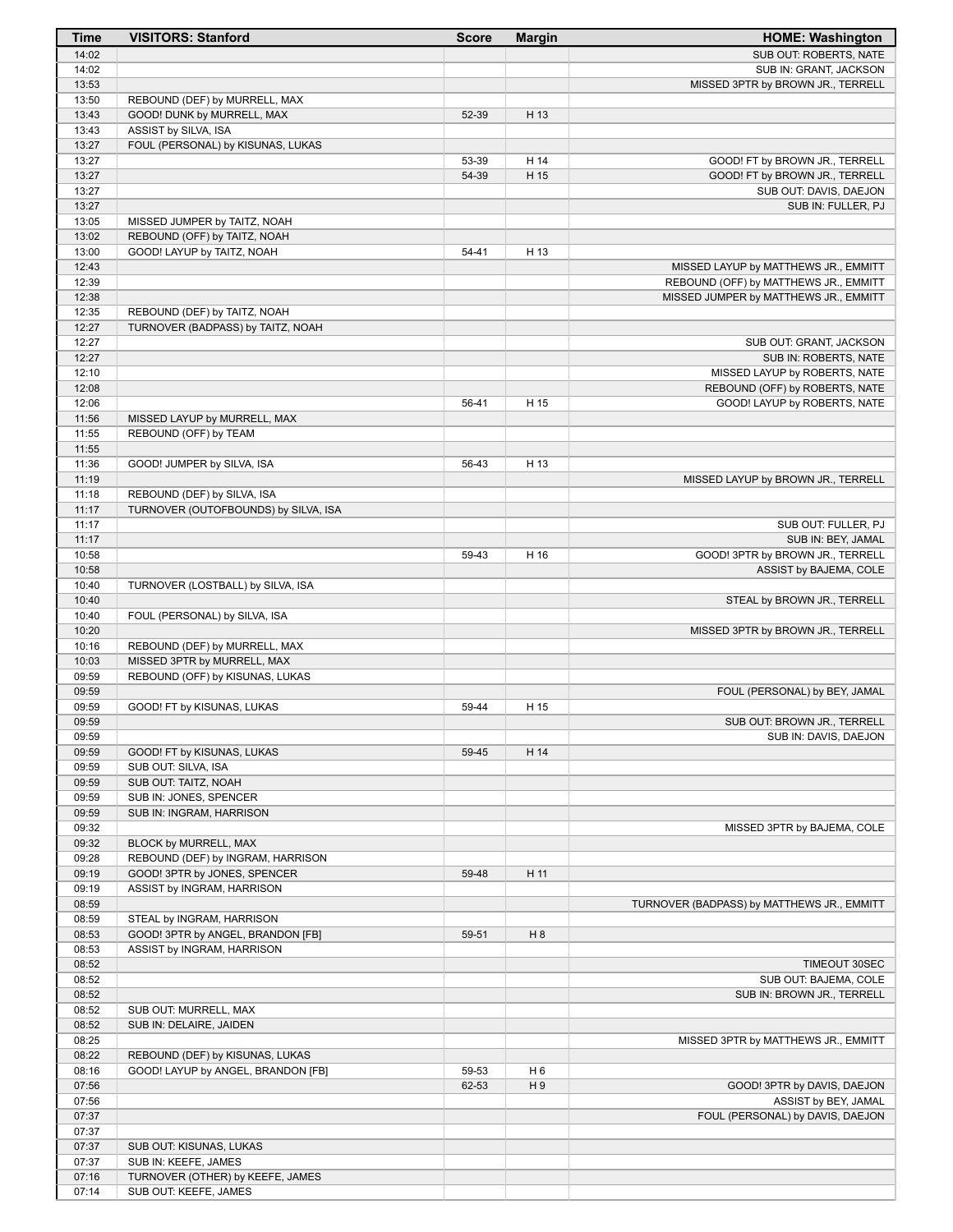| <b>Time</b>    | <b>VISITORS: Stanford</b>                                         | <b>Score</b> | <b>Margin</b>  | <b>HOME: Washington</b>                 |
|----------------|-------------------------------------------------------------------|--------------|----------------|-----------------------------------------|
| 07:14          | SUB IN: KISUNAS, LUKAS                                            |              |                |                                         |
| 06:53          |                                                                   |              |                | MISSED LAYUP by DAVIS, DAEJON           |
| 06:50          |                                                                   |              |                | REBOUND (OFF) by MATTHEWS JR., EMMITT   |
| 06:49          |                                                                   |              |                | MISSED 3PTR by BROWN JR., TERRELL       |
| 06:48          |                                                                   |              |                | REBOUND (OFF) by MATTHEWS JR., EMMITT   |
| 06:47          | FOUL (PERSONAL) by DELAIRE, JAIDEN                                |              |                |                                         |
| 06:47          |                                                                   |              |                | MISSED FT by MATTHEWS JR., EMMITT       |
| 06:47          |                                                                   |              |                | REBOUND (OFF) by TEAM                   |
| 06:47          |                                                                   | 63-53        | H 10           | GOOD! FT by MATTHEWS JR., EMMITT        |
| 06:32          | MISSED JUMPER by ANGEL, BRANDON                                   |              |                |                                         |
| 06:30          |                                                                   |              |                | REBOUND (DEF) by BEY, JAMAL             |
| 06:08          | REBOUND (DEF) by KISUNAS, LUKAS                                   |              |                | MISSED 3PTR by BEY, JAMAL               |
| 06:05<br>05:56 | GOOD! JUMPER by DELAIRE, JAIDEN [PNT]                             | 63-55        | H 8            |                                         |
| 05:34          |                                                                   |              |                | MISSED JUMPER by BROWN JR., TERRELL     |
| 05:31          | REBOUND (DEF) by KISUNAS, LUKAS                                   |              |                |                                         |
| 05:21          | MISSED JUMPER by DELAIRE, JAIDEN                                  |              |                |                                         |
| 05:19          | REBOUND (OFF) by DELAIRE, JAIDEN                                  |              |                |                                         |
| 05:19          |                                                                   |              |                | FOUL (PERSONAL) by BEY, JAMAL           |
| 05:19          | MISSED FT by DELAIRE, JAIDEN                                      |              |                |                                         |
| 05:19          | REBOUND (OFF) by TEAM                                             |              |                |                                         |
| 05:18          | MISSED FT by DELAIRE, JAIDEN                                      |              |                |                                         |
| 05:17          |                                                                   |              |                | REBOUND (DEF) by MATTHEWS JR., EMMITT   |
| 04:59          |                                                                   |              |                | MISSED LAYUP by ROBERTS, NATE           |
| 04:59          | BLOCK by KISUNAS, LUKAS                                           |              |                |                                         |
| 04:58          |                                                                   |              |                | REBOUND (OFF) by ROBERTS, NATE          |
| 04:58          | FOUL (PERSONAL) by KISUNAS, LUKAS                                 |              |                |                                         |
| 04:58          |                                                                   |              |                | MISSED FT by ROBERTS, NATE              |
| 04:58          |                                                                   |              |                | REBOUND (OFF) by TEAM                   |
| 04:58          | SUB OUT: DELAIRE, JAIDEN                                          |              |                |                                         |
| 04:58          | SUB IN: MURRELL, MAX                                              |              |                |                                         |
| 04:58          |                                                                   |              |                | MISSED FT by ROBERTS, NATE              |
| 04:56<br>04:44 | REBOUND (DEF) by KISUNAS, LUKAS<br>GOOD! JUMPER by KISUNAS, LUKAS | 63-57        | H <sub>6</sub> |                                         |
| 04:22          |                                                                   |              |                | MISSED JUMPER by ROBERTS, NATE          |
| 04:18          | REBOUND (DEF) by KISUNAS, LUKAS                                   |              |                |                                         |
| 04:12          | MISSED 3PTR by ANGEL, BRANDON                                     |              |                |                                         |
| 04:11          | REBOUND (OFF) by TEAM                                             |              |                |                                         |
| 04:11          | TIMEOUT 30SEC                                                     |              |                |                                         |
| 04:11          |                                                                   |              |                | SUB OUT: ROBERTS, NATE                  |
| 04:11          |                                                                   |              |                | SUB IN: FULLER, PJ                      |
| 03:56          |                                                                   |              |                | FOUL (PERSONAL) by MATTHEWS JR., EMMITT |
| 03:51          | MISSED 3PTR by MURRELL, MAX                                       |              |                |                                         |
| 03:47          |                                                                   |              |                | REBOUND (DEF) by BROWN JR., TERRELL     |
| 03:23          |                                                                   |              |                | MISSED 3PTR by MATTHEWS JR., EMMITT     |
| 03:20<br>03:06 | REBOUND (DEF) by INGRAM, HARRISON<br>GOOD! DUNK by KISUNAS, LUKAS | 63-59        | H4             |                                         |
| 03:06          | ASSIST by ANGEL, BRANDON                                          |              |                |                                         |
| 02:34          |                                                                   |              |                | MISSED 3PTR by DAVIS, DAEJON            |
| 02:31          | REBOUND (DEF) by KISUNAS, LUKAS                                   |              |                |                                         |
| 02:05          | MISSED 3PTR by MURRELL, MAX                                       |              |                |                                         |
| 02:02          | REBOUND (OFF) by KISUNAS, LUKAS                                   |              |                |                                         |
| 02:01          | MISSED JUMPER by KISUNAS, LUKAS                                   |              |                |                                         |
| 01:59          |                                                                   |              |                | REBOUND (DEF) by DAVIS, DAEJON          |
| 01:47          | FOUL (PERSONAL) by JONES, SPENCER                                 |              |                |                                         |
| 01:47          | SUB OUT: MURRELL, MAX                                             |              |                |                                         |
| 01:47          | SUB IN: DELAIRE, JAIDEN                                           |              |                |                                         |
| 01:33          | FOUL (PERSONAL) by JONES, SPENCER                                 |              |                |                                         |
| 01:33          |                                                                   | 64-59        | H <sub>5</sub> | GOOD! FT by BROWN JR., TERRELL          |
| 01:33          |                                                                   | 65-59        | H <sub>6</sub> | GOOD! FT by BROWN JR., TERRELL          |
| 01:18          | GOOD! DUNK by ANGEL, BRANDON                                      | 65-61        | H4             |                                         |
| 01:18          | ASSIST by JONES, SPENCER                                          |              |                |                                         |
| 01:03          | FOUL (PERSONAL) by DELAIRE, JAIDEN                                |              |                |                                         |
| 01:02<br>01:00 | REBOUND (DEF) by DELAIRE, JAIDEN                                  |              |                | MISSED FT by BROWN JR., TERRELL         |
| 00:43          |                                                                   |              |                | FOUL (PERSONAL) by MATTHEWS JR., EMMITT |
| 00:43          | GOOD! FT by KISUNAS, LUKAS                                        | 65-62        | $H_3$          |                                         |
| 00:43          | <b>TIMEOUT TEAM</b>                                               |              |                |                                         |
| 00:43          |                                                                   |              |                | SUB OUT: FULLER, PJ                     |
| 00:43          |                                                                   |              |                | SUB IN: ROBERTS, NATE                   |
| 00:43          | GOOD! FT by KISUNAS, LUKAS                                        | 65-63        | H <sub>2</sub> |                                         |
| 00:43          |                                                                   |              |                | <b>TIMEOUT TEAM</b>                     |
| 00:43          |                                                                   |              |                | SUB OUT: ROBERTS, NATE                  |
| 00:43          |                                                                   |              |                | SUB IN: FULLER, PJ                      |
| 00:15          |                                                                   |              |                | MISSED JUMPER by BROWN JR., TERRELL     |
| 00:15          | BLOCK by JONES, SPENCER                                           |              |                |                                         |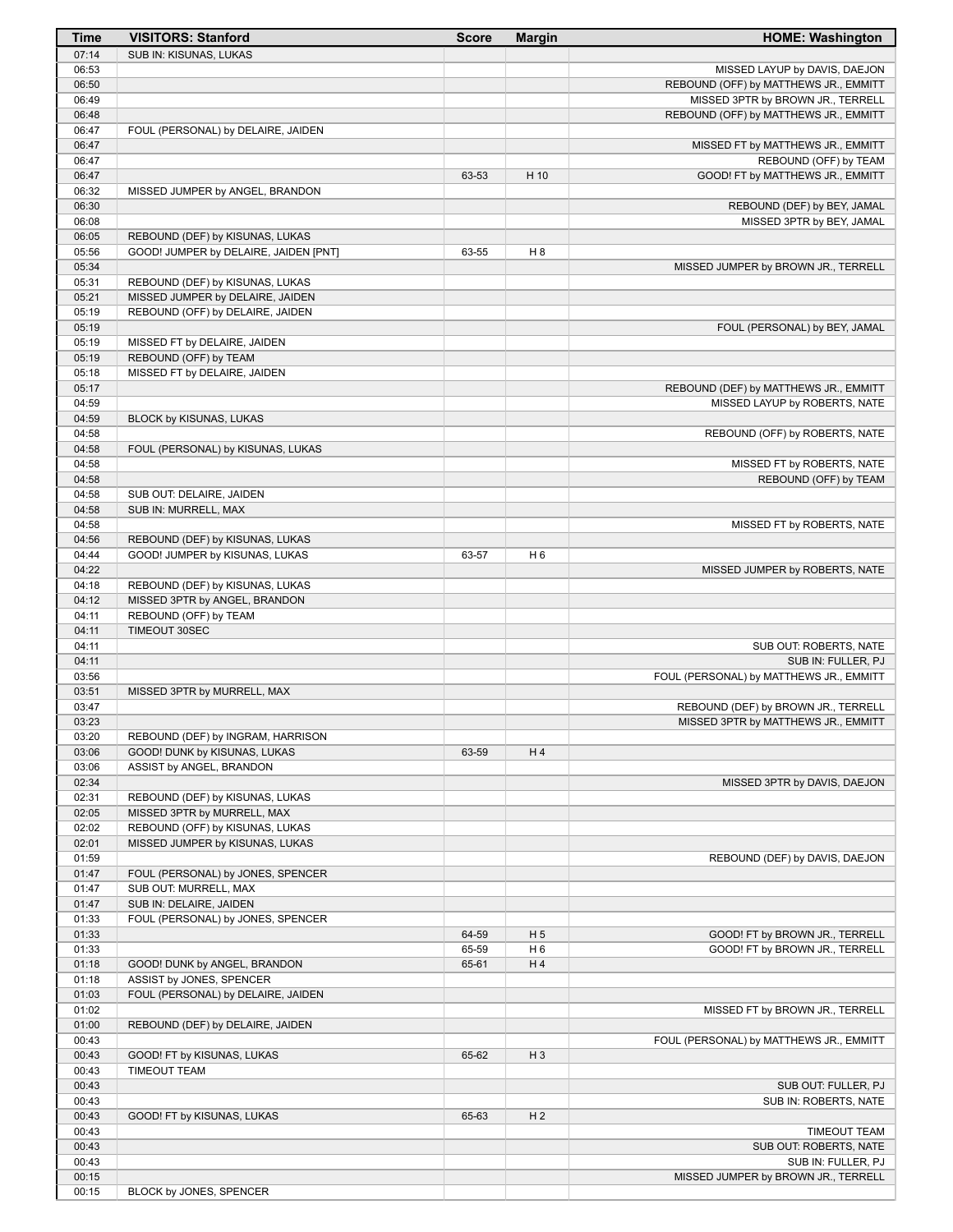| <b>Time</b> | <b>VISITORS: Stanford</b>         | <b>Score</b> | <b>Margin</b>  | <b>HOME: Washington</b>                 |
|-------------|-----------------------------------|--------------|----------------|-----------------------------------------|
| 00:15       |                                   |              |                | REBOUND (OFF) by BROWN JR., TERRELL     |
| 00:15       | FOUL (PERSONAL) by JONES, SPENCER |              |                |                                         |
| 00:15       |                                   | 66-63        | $H_3$          | GOOD! FT by BROWN JR., TERRELL          |
| 00:14       |                                   |              |                | MISSED FT by BROWN JR., TERRELL         |
| 00:14       | REBOUND (DEF) by KISUNAS, LUKAS   |              |                |                                         |
| 00:14       | TIMEOUT 30SEC                     |              |                |                                         |
| 00:02       |                                   |              |                | FOUL (PERSONAL) by MATTHEWS JR., EMMITT |
| 00:02       | GOOD! FT by INGRAM, HARRISON      | 66-64        | H <sub>2</sub> |                                         |
| 00:02       | MISSED FT by INGRAM, HARRISON     |              |                |                                         |
| 00:02       |                                   |              |                | SUB OUT: MATTHEWS JR., EMMITT           |
| 00:02       |                                   |              |                | SUB IN: ROBERTS, NATE                   |
| 00:02       | SUB OUT: JONES, SPENCER           |              |                |                                         |
| 00:02       | SUB IN: MURRELL, MAX              |              |                |                                         |
| 00:02       |                                   |              |                | SUB OUT: ROBERTS, NATE                  |
| 00:02       |                                   |              |                | SUB OUT: GRANT, JACKSON                 |
| 00:02       |                                   |              |                | SUB IN: FULLER, PJ                      |
| 00:02       |                                   |              |                | SUB IN: BAJEMA, COLE                    |
| 00:02       |                                   |              |                | SUB OUT: FULLER, PJ                     |
| 00:02       |                                   |              |                | SUB IN: GRANT, JACKSON                  |
| 00:01       | SUB OUT: SILVA, ISA               |              |                |                                         |
| 00:01       | SUB OUT: MURRELL, MAX             |              |                |                                         |
| 00:01       | SUB IN: JONES, SPENCER            |              |                |                                         |
| 00:01       | SUB IN: KISUNAS, LUKAS            |              |                |                                         |
| 00:01       |                                   |              |                | REBOUND (DEF) by TEAM                   |
| 00:00       | FOUL (PERSONAL) by JONES, SPENCER |              |                |                                         |
| 00:00       | SUB OUT: JONES, SPENCER           |              |                |                                         |
| 00:00       | SUB IN: MURRELL, MAX              |              |                |                                         |
| 00:00       |                                   | 67-64        | $H_3$          | GOOD! FT by BAJEMA, COLE                |
| 00:00       | SUB OUT: KISUNAS, LUKAS           |              |                |                                         |
| 00:00       | SUB IN: SILVA, ISA                |              |                |                                         |
| 00:00       |                                   |              |                | MISSED FT by BAJEMA, COLE               |
| 00:00       | REBOUND (DEF) by INGRAM, HARRISON |              |                |                                         |

# **Stanford 64, Washington 67**

| <b>Points (This Period)</b> | <b>STA</b>     | UW             |
|-----------------------------|----------------|----------------|
| In the Paint                | 20             |                |
| Off Turns                   |                | 10             |
| 2nd Chance                  |                |                |
| <b>Fast Break</b>           |                |                |
| Bench                       | 29             |                |
| Per Poss                    | 1.300<br>18/30 | 0.800<br>11/30 |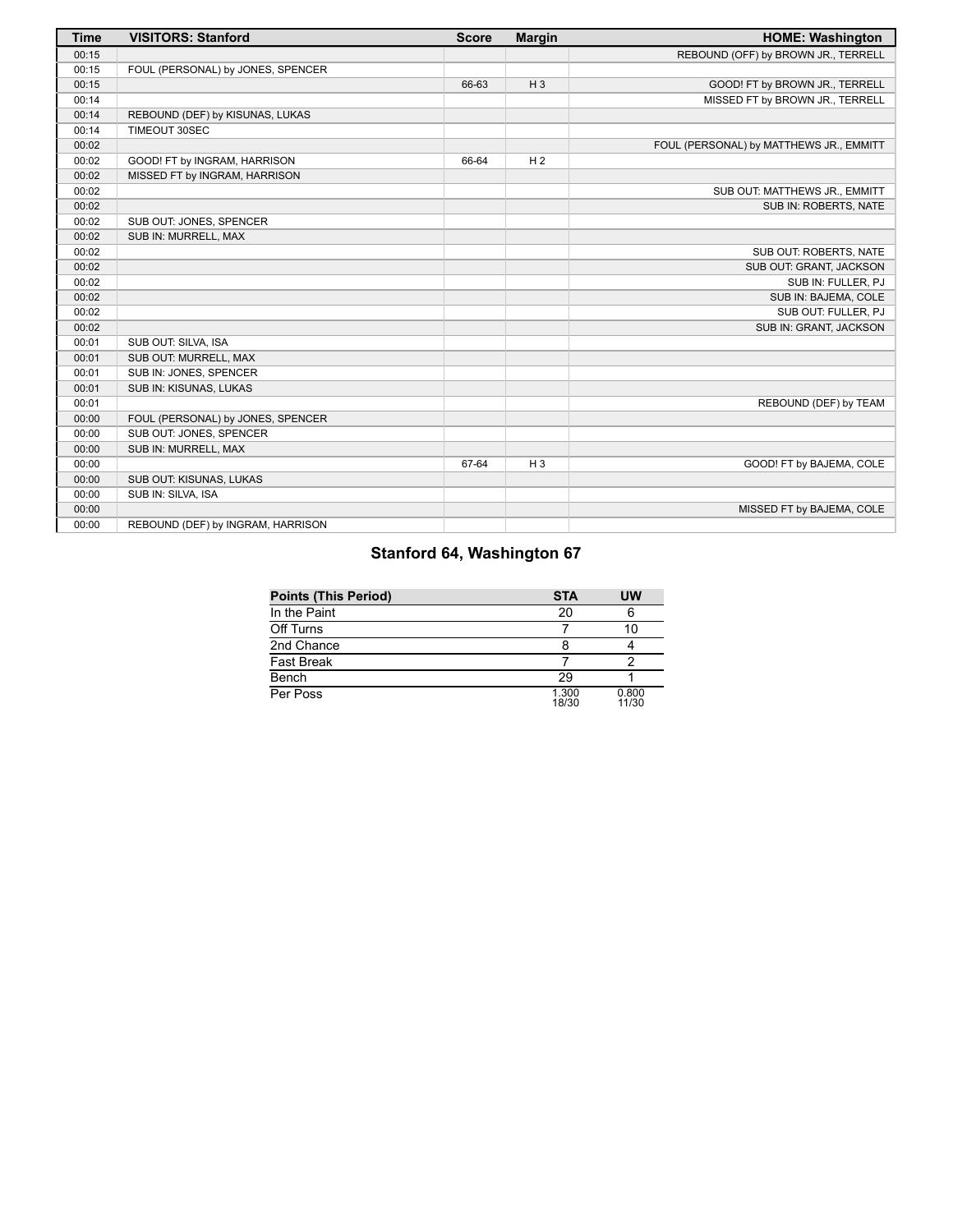### **Official Scoring/Possession Reference Chart Stanford vs Washington Period 1 January 15, 2022 at Alaska Airlines Arena - Seattle**



#### **Period 1**

<mark>Starters:</mark><br>Stanford: 5 O'CONNELL,MICHAEL (G); 11 DELAIRE,JAIDEN (F); 14 JONES,SPENCER (F); 22 KEEFE,JAMES (F); 55 INGRAM,HARRISON (F);<br>**Washington**: 0 MATTHEWS JR.,EMMITT (F); 1 ROBERTS,NATE (F); 5 BEY,JAMAL (G); 11 DAVIS

| <b>Time</b> | <b>VISITORS: Stanford</b>                | <b>Score</b> | <b>Margin</b>  | <b>HOME: Washington</b>                    |
|-------------|------------------------------------------|--------------|----------------|--------------------------------------------|
| 19:37       | GOOD! 3PTR by INGRAM, HARRISON           | $0 - 3$      | $V_3$          |                                            |
| 19:06       | GOOD! LAYUP by KEEFE, JAMES [PNT]        | $0 - 5$      | V <sub>5</sub> |                                            |
| 18:47       |                                          | $3-5$        | V <sub>2</sub> | GOOD! 3PTR by BROWN JR., TERRELL           |
| 17:57       |                                          | $5-5$        | $\mathsf{T}$   | GOOD! LAYUP by ROBERTS, NATE               |
| 17:24       |                                          | $8-5$        | $H_3$          | GOOD! 3PTR by BEY, JAMAL                   |
| 17:04       |                                          | $10-5$       | H <sub>5</sub> | GOOD! LAYUP by BEY, JAMAL [FB]             |
| 17:04       |                                          | $11 - 5$     | H <sub>6</sub> | GOOD! FT by BEY, JAMAL [FB]                |
| 16:04       | GOOD! 3PTR by INGRAM, HARRISON           | $11 - 8$     | $H_3$          |                                            |
| 15:28       |                                          | $13 - 8$     | H <sub>5</sub> | GOOD! LAYUP by BROWN JR., TERRELL [FB/PNT] |
| 14:51       |                                          | $14 - 8$     | H <sub>6</sub> | GOOD! FT by MATTHEWS JR., EMMITT           |
| 14:51       |                                          | $15 - 8$     | H 7            | GOOD! FT by MATTHEWS JR., EMMITT           |
| 14:16       |                                          | $18 - 8$     | H 10           | GOOD! 3PTR by MATTHEWS JR., EMMITT         |
| 13:46       |                                          | $19-8$       | H 11           | GOOD! FT by BROWN JR., TERRELL [FB]        |
| 13:06       | GOOD! FT by DELAIRE, JAIDEN [FB]         | $19-9$       | H 10           |                                            |
| 12:59       |                                          | $22-9$       | H 13           | GOOD! 3PTR by MATTHEWS JR., EMMITT         |
| 12:39       | GOOD! FT by MURRELL, MAX                 | $22 - 10$    | H 12           |                                            |
| 12:39       | GOOD! FT by MURRELL, MAX                 | $22 - 11$    | H 11           |                                            |
| 11:40       | GOOD! LAYUP by DELAIRE, JAIDEN [PNT]     | $22 - 13$    | H9             |                                            |
| 11:18       |                                          | $24-13$      | H 11           | GOOD! LAYUP by BROWN JR., TERRELL [PNT]    |
| 11:08       | GOOD! FT by MURRELL, MAX                 | $24 - 14$    | H 10           |                                            |
| 11:08       | GOOD! FT by MURRELL, MAX                 | $24 - 15$    | H9             |                                            |
| 10:40       |                                          | $26-15$      | H 11           | GOOD! LAYUP by BEY, JAMAL                  |
| 10:21       | GOOD! LAYUP by KISUNAS, LUKAS            | $26-17$      | H9             |                                            |
| 09:39       |                                          | 29-17        | H 12           | GOOD! 3PTR by BEY, JAMAL [FB]              |
| 08:05       |                                          | $31 - 17$    | H 14           | GOOD! JUMPER by BAJEMA, COLE [PNT]         |
| 07:44       |                                          | 34-17        | H 17           | GOOD! 3PTR by BEY, JAMAL                   |
| 07:13       |                                          | $36-17$      | H 19           | GOOD! LAYUP by ROBERTS, NATE               |
| 05:05       |                                          | 39-17        | H 22           | GOOD! 3PTR by BEY, JAMAL [FB]              |
| 03:58       | GOOD! FT by KEEFE, JAMES                 | 39-18        | H 21           |                                            |
| 03:19       | GOOD! LAYUP by KEEFE, JAMES              | 39-20        | H 19           |                                            |
| 02:58       |                                          | 40-20        | H 20           | GOOD! FT by DAVIS, DAEJON                  |
| 02:58       |                                          | 41-20        | H 21           | GOOD! FT by DAVIS, DAEJON                  |
| 02:50       | GOOD! JUMPER by O'CONNELL, MICHAEL [PNT] | 41-22        | H 19           |                                            |
| 01:22       | GOOD! FT by ANGEL, BRANDON               | 41-23        | H 18           |                                            |
| 00:49       |                                          | 43-23        | H 20           | GOOD! LAYUP by BROWN JR., TERRELL [FB]     |
| 00:39       | GOOD! FT by SILVA, ISA                   | 43-24        | H 19           |                                            |
| 00:39       | GOOD! FT by SILVA, ISA                   | 43-25        | H 18           |                                            |

**Stanford 25, Washington 43**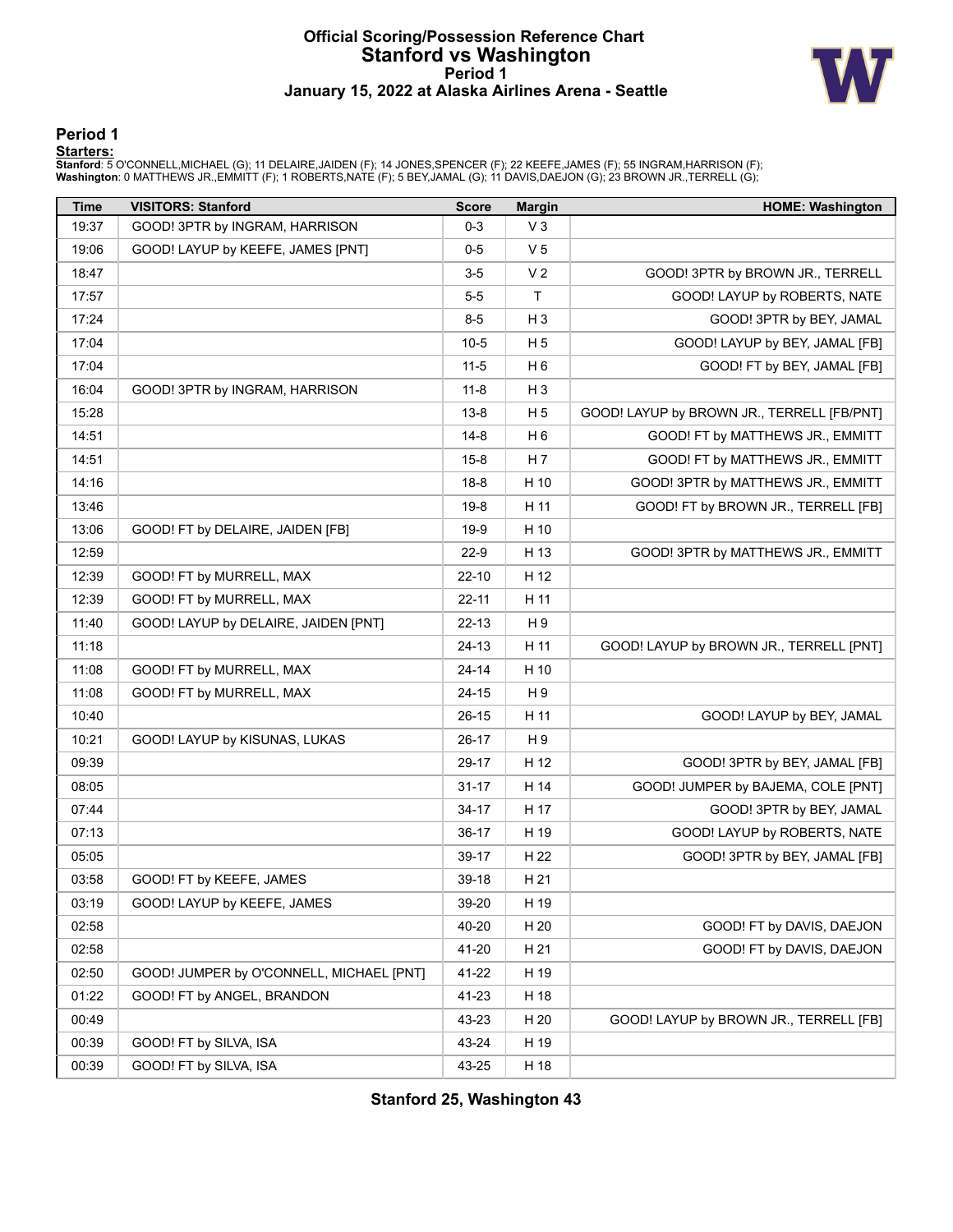### **Official Scoring/Possession Reference Chart Stanford vs Washington Period 2 January 15, 2022 at Alaska Airlines Arena - Seattle**



#### **Period 2**

#### **Starters:**

**Stanford**: 5 O'CONNELL,MICHAEL (G); 11 DELAIRE,JAIDEN (F); 14 JONES,SPENCER (F); 22 KEEFE,JAMES (F); 55 INGRAM,HARRISON (F);<br>**Washington**: 0 MATTHEWS JR.,EMMITT (F); 1 ROBERTS,NATE (F); 5 BEY,JAMAL (G); 11 DAVIS,DAEJON (G

| Time  | <b>VISITORS: Stanford</b>              | <b>Score</b> | <b>Margin</b>  | <b>HOME: Washington</b>                  |
|-------|----------------------------------------|--------------|----------------|------------------------------------------|
| 19:16 | GOOD! LAYUP by KEEFE, JAMES            | 43-27        | H 16           |                                          |
| 18:33 |                                        | 45-27        | H 18           | GOOD! JUMPER by BROWN JR., TERRELL [PNT] |
| 18:00 |                                        | 47-27        | H 20           | GOOD! LAYUP by MATTHEWS JR., EMMITT [FB] |
| 17:27 | GOOD! LAYUP by O'CONNELL, MICHAEL [FB] | 47-29        | H 18           |                                          |
| 17:00 |                                        | 50-29        | H 21           | GOOD! 3PTR by BROWN JR., TERRELL         |
| 15:21 | GOOD! JUMPER by ANGEL, BRANDON [PNT]   | 50-31        | H 19           |                                          |
| 14:58 |                                        | $51 - 31$    | H 20           | GOOD! FT by BROWN JR., TERRELL           |
| 14:58 |                                        | 52-31        | H 21           | GOOD! FT by BROWN JR., TERRELL           |
| 14:36 | GOOD! 3PTR by SILVA, ISA               | 52-34        | H 18           |                                          |
| 14:04 | GOOD! 3PTR by ANGEL, BRANDON           | 52-37        | H 15           |                                          |
| 13:43 | GOOD! DUNK by MURRELL, MAX             | 52-39        | H 13           |                                          |
| 13:27 |                                        | 53-39        | H 14           | GOOD! FT by BROWN JR., TERRELL           |
| 13:27 |                                        | 54-39        | H 15           | GOOD! FT by BROWN JR., TERRELL           |
| 13:00 | GOOD! LAYUP by TAITZ, NOAH             | 54-41        | H 13           |                                          |
| 12:06 |                                        | 56-41        | H 15           | GOOD! LAYUP by ROBERTS, NATE             |
| 11:36 | GOOD! JUMPER by SILVA, ISA             | 56-43        | H 13           |                                          |
| 10:58 |                                        | 59-43        | H 16           | GOOD! 3PTR by BROWN JR., TERRELL         |
| 09:59 | GOOD! FT by KISUNAS, LUKAS             | 59-44        | H 15           |                                          |
| 09:59 | GOOD! FT by KISUNAS, LUKAS             | 59-45        | H 14           |                                          |
| 09:19 | GOOD! 3PTR by JONES, SPENCER           | 59-48        | H 11           |                                          |
| 08:53 | GOOD! 3PTR by ANGEL, BRANDON [FB]      | 59-51        | H 8            |                                          |
| 08:16 | GOOD! LAYUP by ANGEL, BRANDON [FB]     | 59-53        | H 6            |                                          |
| 07:56 |                                        | 62-53        | H 9            | GOOD! 3PTR by DAVIS, DAEJON              |
| 06:47 |                                        | 63-53        | H 10           | GOOD! FT by MATTHEWS JR., EMMITT         |
| 05:56 | GOOD! JUMPER by DELAIRE, JAIDEN [PNT]  | 63-55        | H 8            |                                          |
| 04:44 | GOOD! JUMPER by KISUNAS, LUKAS         | 63-57        | H 6            |                                          |
| 03:06 | GOOD! DUNK by KISUNAS, LUKAS           | 63-59        | H4             |                                          |
| 01:33 |                                        | 64-59        | H <sub>5</sub> | GOOD! FT by BROWN JR., TERRELL           |
| 01:33 |                                        | 65-59        | H <sub>6</sub> | GOOD! FT by BROWN JR., TERRELL           |
| 01:18 | GOOD! DUNK by ANGEL, BRANDON           | 65-61        | H 4            |                                          |
| 00:43 | GOOD! FT by KISUNAS, LUKAS             | 65-62        | H <sub>3</sub> |                                          |
| 00:43 | GOOD! FT by KISUNAS, LUKAS             | 65-63        | H <sub>2</sub> |                                          |
| 00:15 |                                        | 66-63        | H <sub>3</sub> | GOOD! FT by BROWN JR., TERRELL           |
| 00:02 | GOOD! FT by INGRAM, HARRISON           | 66-64        | H <sub>2</sub> |                                          |
| 00:00 |                                        | 67-64        | H <sub>3</sub> | GOOD! FT by BAJEMA, COLE                 |

**Stanford 64, Washington 67**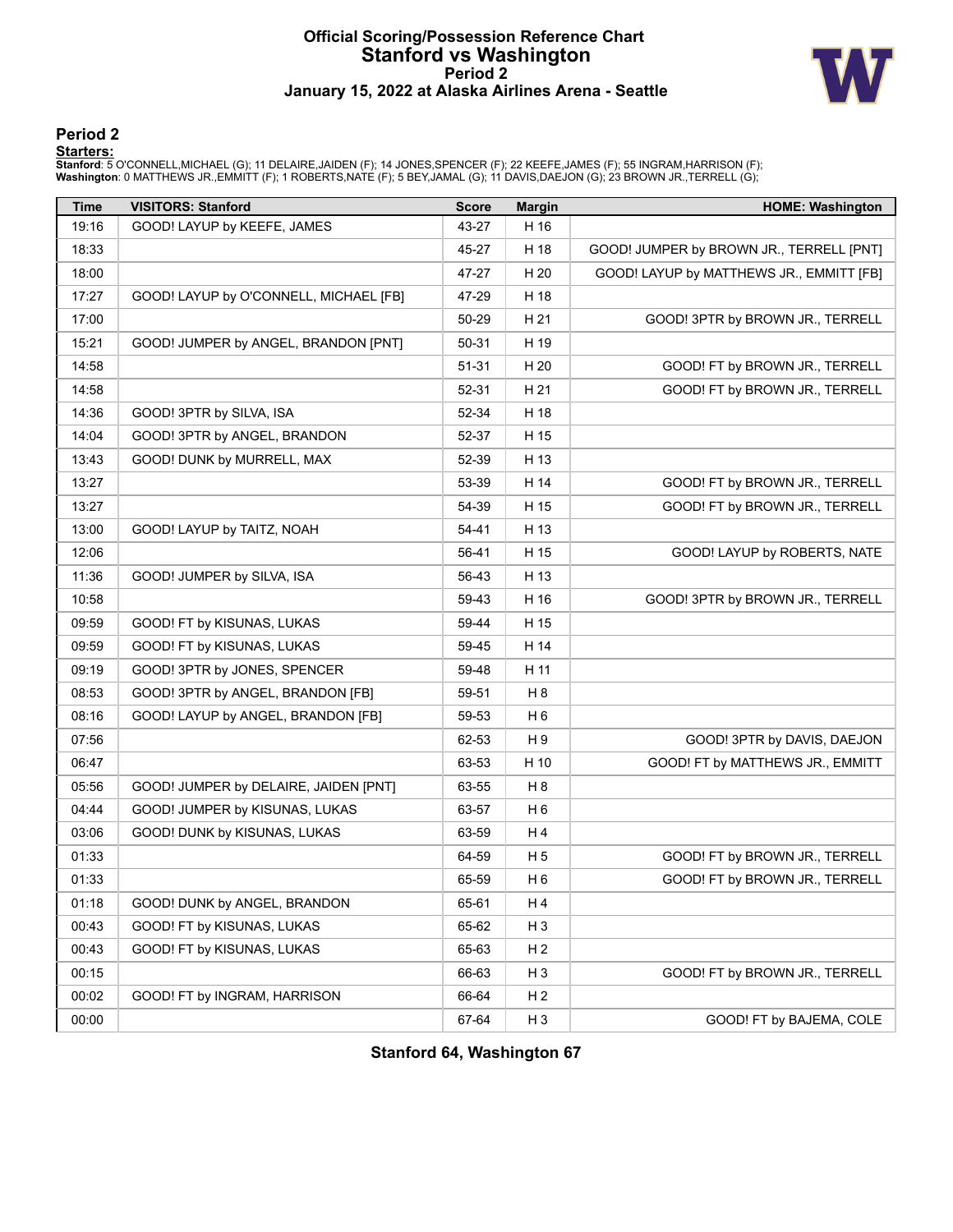#### **Official Substitutions Log Stanford vs Washington Period 1 January 15, 2022 at Alaska Airlines Arena - Seattle**



| <b>VISITORS: Stanford</b>     | <b>Time</b> | <b>Score</b> | <b>HOME: Washington</b>       |
|-------------------------------|-------------|--------------|-------------------------------|
| 5 O'CONNELL, MICHAEL          |             |              | 0 MATTHEWS JR., EMMITT        |
| 11 DELAIRE, JAIDEN            |             |              | 1 ROBERTS, NATE               |
| 14 JONES, SPENCER             |             |              | 5 BEY, JAMAL                  |
| 22 KEEFE, JAMES               |             |              | 11 DAVIS, DAEJON              |
| 55 INGRAM, HARRISON           |             |              | 23 BROWN JR., TERRELL         |
| SUB OUT: 5 O'CONNELL, MICHAEL | 15:49       | $8 - 11$     |                               |
| SUB OUT: 11 DELAIRE, JAIDEN   | 15:49       |              |                               |
| SUB IN: 1 SILVA, ISA          | 15:49       |              |                               |
| SUB IN: 23 ANGEL, BRANDON     | 15:49       |              |                               |
| SUB OUT: 22 KEEFE, JAMES      | 14:30       | $8 - 15$     |                               |
| SUB OUT: 55 INGRAM, HARRISON  | 14:30       |              |                               |
| SUB IN: 20 TAITZ, NOAH        | 14:30       |              |                               |
| SUB IN: 32 KISUNAS, LUKAS     | 14:30       |              |                               |
|                               | 13:46       | $8 - 19$     | SUB OUT: ROBERTS, NATE        |
|                               | 13:46       |              | SUB IN: GRANT, JACKSON        |
| SUB OUT: 14 JONES, SPENCER    | 13:46       |              |                               |
| SUB OUT: 23 ANGEL, BRANDON    | 13:46       |              |                               |
| SUB IN: 10 MURRELL, MAX       | 13:46       |              |                               |
| SUB IN: 11 DELAIRE, JAIDEN    | 13:46       |              |                               |
|                               |             | $8 - 19$     | SUB OUT: BEY, JAMAL           |
|                               | 13:37       |              |                               |
|                               | 13:37       |              | SUB IN: BAJEMA, COLE          |
| SUB OUT: 1 SILVA, ISA         | 13:32       | $8 - 19$     |                               |
| SUB IN: 5 O'CONNELL, MICHAEL  | 13:32       |              |                               |
|                               | 13:06       | $8 - 19$     | SUB OUT: DAVIS, DAEJON        |
|                               | 13:06       |              | SUB IN: FULLER, PJ            |
|                               | 11:08       | 15-24        | SUB OUT: MATTHEWS JR., EMMITT |
|                               | 11:08       |              | SUB OUT: GRANT, JACKSON       |
|                               | 11:08       |              | SUB OUT: BROWN JR., TERRELL   |
|                               | 11:08       |              | SUB IN: ROBERTS, NATE         |
|                               | 11:08       |              | SUB IN: BEY, JAMAL            |
|                               | 11:08       |              | SUB IN: DAVIS, DAEJON         |
| SUB OUT: 10 MURRELL, MAX      | 11:08       |              |                               |
| SUB IN: 55 INGRAM, HARRISON   | 11:08       |              |                               |
|                               | 09:14       | 17-29        | SUB OUT: FULLER, PJ           |
|                               | 09:14       |              | SUB IN: WILSON, LANGSTON      |
| SUB OUT: 20 TAITZ, NOAH       | 09:14       |              |                               |
| SUB OUT: 32 KISUNAS, LUKAS    | 09:14       |              |                               |
| SUB IN: 14 JONES, SPENCER     | 09:14       |              |                               |
| SUB IN: 23 ANGEL, BRANDON     | 09:14       |              |                               |
| SUB OUT: 11 DELAIRE, JAIDEN   | 07:41       | 17-34        |                               |
| SUB IN: 10 MURRELL, MAX       | 07:41       |              |                               |
| SUB OUT: 55 INGRAM, HARRISON  | 07:33       | 17-34        |                               |
| SUB IN: 20 TAITZ, NOAH        | 07:33       |              |                               |
|                               | 07:00       | 17-36        | SUB OUT: BAJEMA, COLE         |
|                               | 07:00       |              | SUB IN: BROWN JR., TERRELL    |
|                               | 06:16       | 17-36        | SUB OUT: WILSON, LANGSTON     |
|                               | 06:16       |              | SUB IN: FULLER, PJ            |
| SUB OUT: 20 TAITZ, NOAH       | 06:06       | 17-36        |                               |
| SUB IN: 22 KEEFE, JAMES       |             |              |                               |
|                               | 06:06       |              |                               |
| SUB OUT: 10 MURRELL, MAX      | 04:45       | 17-39        |                               |
| SUB IN: 11 DELAIRE, JAIDEN    | 04:45       |              |                               |
| SUB OUT: 14 JONES, SPENCER    | 04:45       |              |                               |
| SUB IN: 24 BESKIND, SAM       | 04:45       |              |                               |
| SUB OUT: 23 ANGEL, BRANDON    | 04:13       | 17-39        |                               |
| SUB IN: 20 TAITZ, NOAH        | 04:13       |              |                               |
|                               | 03:58       | 17-39        | SUB OUT: FULLER, PJ           |
|                               | 03:58       |              | SUB IN: BAJEMA, COLE          |
| SUB OUT: 24 BESKIND, SAM      | 02:58       | 20-40        |                               |
| SUB IN: 14 JONES, SPENCER     | 02:58       |              |                               |
| SUB OUT: 11 DELAIRE, JAIDEN   | 01:58       | 22-41        |                               |
| SUB IN: 23 ANGEL, BRANDON     | 01:58       |              |                               |
|                               | 01:22       | 22-41        | SUB OUT: ROBERTS, NATE        |
|                               | 01:22       |              | SUB IN: WILSON, LANGSTON      |
| SUB OUT: 5 O'CONNELL, MICHAEL | 00:49       | 23-43        |                               |

SUB IN: 1 SILVA, ISA 00:49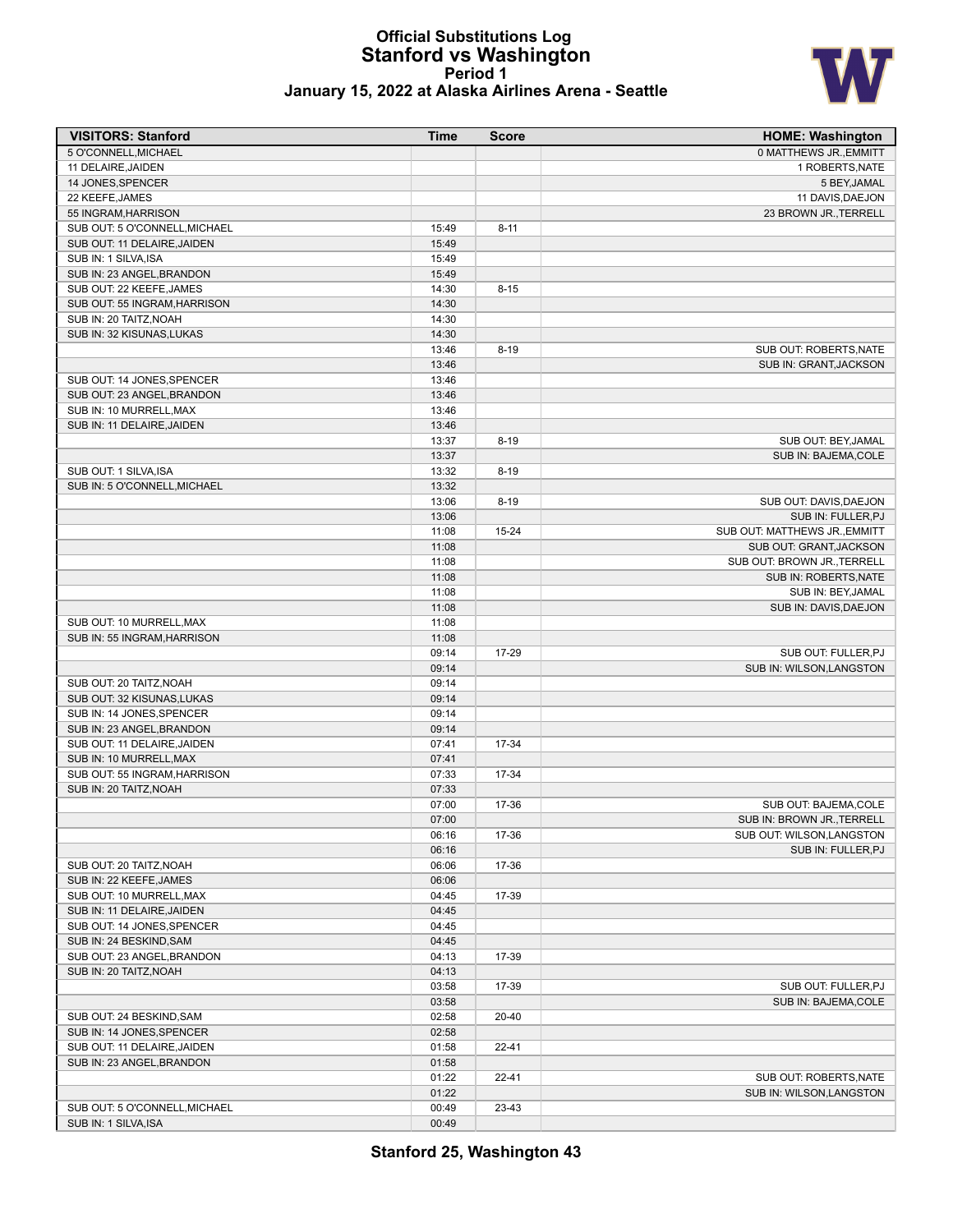#### **Official Substitutions Log Stanford vs Washington Period 2 January 15, 2022 at Alaska Airlines Arena - Seattle**



| <b>VISITORS: Stanford</b>     | <b>Time</b> | <b>Score</b>   | <b>HOME: Washington</b>                      |
|-------------------------------|-------------|----------------|----------------------------------------------|
| 5 O'CONNELL, MICHAEL          |             |                | 0 MATTHEWS JR., EMMITT                       |
| 11 DELAIRE, JAIDEN            |             |                | 1 ROBERTS, NATE                              |
| 14 JONES, SPENCER             |             |                | 5 BEY, JAMAL                                 |
| 22 KEEFE, JAMES               |             |                | 11 DAVIS, DAEJON                             |
| 55 INGRAM, HARRISON           |             |                | 23 BROWN JR., TERRELL                        |
|                               | 20:00       | $\overline{a}$ | SUB OUT: WILSON, LANGSTON                    |
|                               | 20:00       |                | SUB OUT: BAJEMA, COLE                        |
|                               | 20:00       |                | SUB IN: MATTHEWS JR., EMMITT                 |
|                               | 20:00       |                | SUB IN: ROBERTS, NATE                        |
| SUB OUT: 1 SILVA, ISA         | 20:00       |                |                                              |
| SUB OUT: 20 TAITZ, NOAH       | 20:00       |                |                                              |
| SUB OUT: 23 ANGEL, BRANDON    | 20:00       |                |                                              |
| SUB IN: 5 O'CONNELL, MICHAEL  | 20:00       |                |                                              |
| SUB IN: 11 DELAIRE, JAIDEN    | 20:00       |                |                                              |
| SUB IN: 55 INGRAM, HARRISON   | 20:00       |                |                                              |
| SUB OUT: 5 O'CONNELL, MICHAEL | 15:52       | 29-50          |                                              |
| SUB OUT: 11 DELAIRE, JAIDEN   | 15:52       |                |                                              |
| SUB OUT: 14 JONES, SPENCER    | 15:52       |                |                                              |
| SUB OUT: 22 KEEFE, JAMES      | 15:52       |                |                                              |
| SUB OUT: 55 INGRAM, HARRISON  | 15:52       |                |                                              |
| SUB IN: 1 SILVA, ISA          | 15:52       |                |                                              |
| SUB IN: 10 MURRELL, MAX       | 15:52       |                |                                              |
| SUB IN: 20 TAITZ, NOAH        | 15:52       |                |                                              |
| SUB IN: 23 ANGEL, BRANDON     | 15:52       |                |                                              |
| SUB IN: 32 KISUNAS, LUKAS     | 15:52       |                |                                              |
|                               | 14:58       | $31 - 51$      | SUB OUT: BEY, JAMAL                          |
|                               | 14:58       |                | SUB IN: BAJEMA, COLE                         |
|                               | 14:02       | 37-52          | SUB OUT: ROBERTS, NATE                       |
|                               | 14:02       |                | SUB IN: GRANT, JACKSON                       |
|                               | 13:27       | 39-54          | SUB OUT: DAVIS, DAEJON                       |
|                               | 13:27       |                | SUB IN: FULLER, PJ                           |
|                               | 12:27       | 41-54          | SUB OUT: GRANT, JACKSON                      |
|                               | 12:27       |                | SUB IN: ROBERTS, NATE                        |
|                               | 11:17       | 43-56          | SUB OUT: FULLER, PJ                          |
|                               | 11:17       |                | SUB IN: BEY, JAMAL                           |
|                               | 09:59       | 44-59          | SUB OUT: BROWN JR., TERRELL                  |
|                               | 09:59       |                | SUB IN: DAVIS, DAEJON                        |
| SUB OUT: 1 SILVA, ISA         | 09:59       |                |                                              |
| SUB OUT: 20 TAITZ, NOAH       | 09:59       |                |                                              |
| SUB IN: 14 JONES, SPENCER     | 09:59       |                |                                              |
| SUB IN: 55 INGRAM, HARRISON   | 09:59       |                |                                              |
|                               | 08:52       | 51-59          | SUB OUT: BAJEMA, COLE                        |
|                               | 08:52       |                | SUB IN: BROWN JR., TERRELL                   |
| SUB OUT: 10 MURRELL, MAX      | 08:52       |                |                                              |
| SUB IN: 11 DELAIRE, JAIDEN    | 08:52       |                |                                              |
| SUB OUT: 32 KISUNAS, LUKAS    | 07:37       | 53-62          |                                              |
| SUB IN: 22 KEEFE, JAMES       | 07:37       |                |                                              |
| SUB OUT: 22 KEEFE, JAMES      | 07:14       | 53-62          |                                              |
| SUB IN: 32 KISUNAS, LUKAS     | 07:14       |                |                                              |
| SUB OUT: 11 DELAIRE, JAIDEN   | 04:58       | 55-63          |                                              |
| SUB IN: 10 MURRELL, MAX       | 04:58       |                |                                              |
|                               | 04:11       | 57-63          | SUB OUT: ROBERTS, NATE                       |
|                               | 04:11       |                | SUB IN: FULLER, PJ                           |
| SUB OUT: 10 MURRELL, MAX      |             |                |                                              |
|                               | 01:47       | 59-63          |                                              |
| SUB IN: 11 DELAIRE, JAIDEN    | 01:47       |                |                                              |
|                               | 00:43       | 62-65          | SUB OUT: FULLER, PJ<br>SUB IN: ROBERTS, NATE |
|                               | 00:43       |                |                                              |
|                               | 00:43       |                | SUB OUT: ROBERTS, NATE                       |
|                               | 00:43       |                | SUB IN: FULLER, PJ                           |
|                               | 00:02       | 64-66          | SUB OUT: MATTHEWS JR., EMMITT                |
|                               | 00:02       |                | SUB IN: ROBERTS, NATE                        |
| SUB OUT: 14 JONES, SPENCER    | 00:02       |                |                                              |
| SUB IN: 10 MURRELL, MAX       | 00:02       |                |                                              |
|                               | 00:02       |                | SUB OUT: ROBERTS, NATE                       |
|                               | 00:02       |                | SUB OUT: GRANT, JACKSON                      |
|                               | 00:02       |                | SUB IN: FULLER, PJ                           |
|                               | 00:02       |                | SUB IN: BAJEMA, COLE                         |
|                               | 00:02       |                | SUB OUT: FULLER, PJ                          |
|                               | 00:02       |                | SUB IN: GRANT, JACKSON                       |